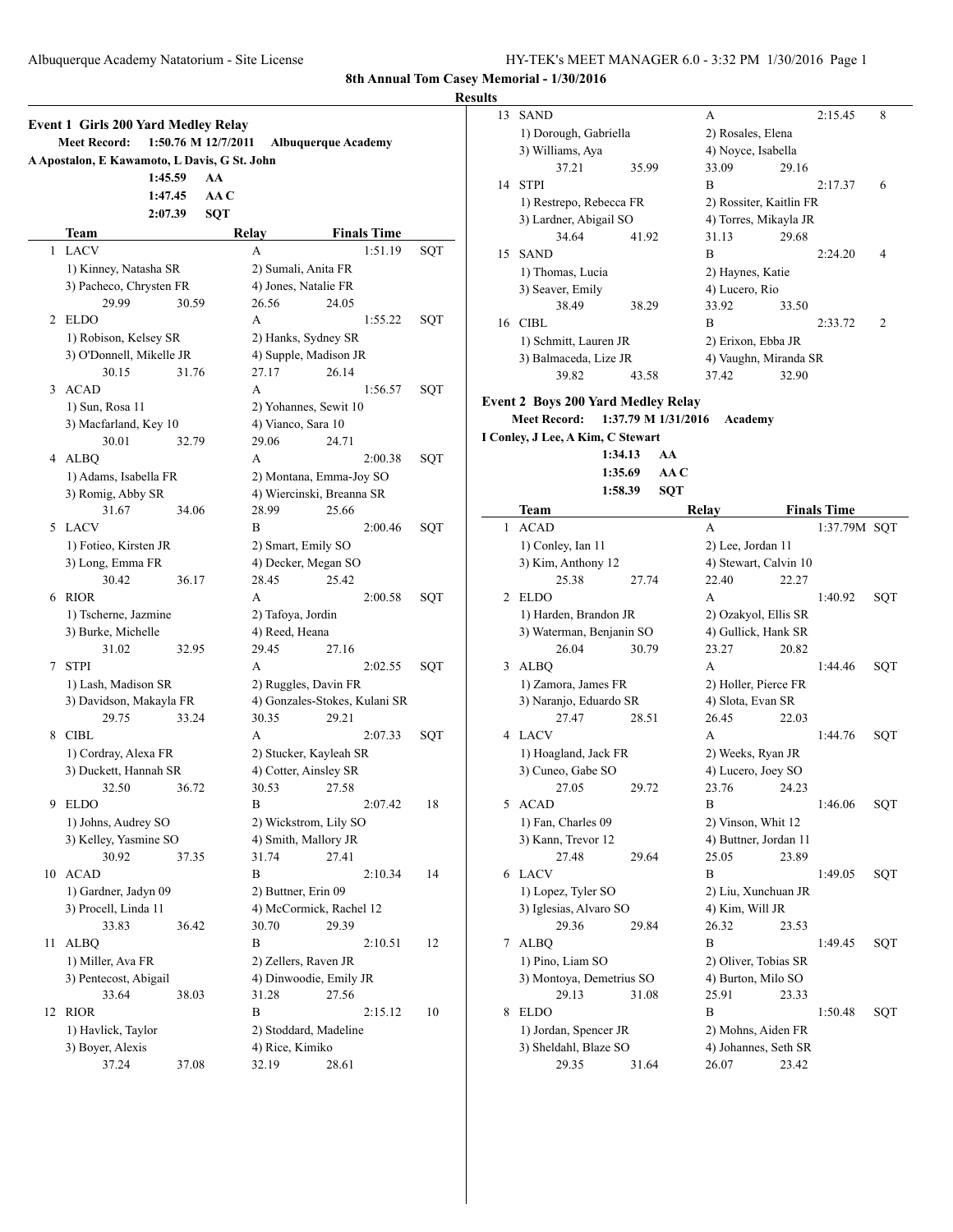Albuquerque Academy Natatorium - Site License HY-TEK's MEET MANAGER 6.0 - 3:32 PM 1/30/2016 Page 2

**8th Annual Tom Casey Memorial - 1/30/2016**

# **Results**

 $\overline{a}$ 

 $\overline{a}$ 

|    | (Event 2 Boys 200 Yard Medley Relay)<br>Team |                    |            | Relay              | <b>Finals Time</b>     |         |     |
|----|----------------------------------------------|--------------------|------------|--------------------|------------------------|---------|-----|
| 9  | <b>RIOR</b>                                  |                    |            | A                  |                        | 1:52.01 | SQT |
|    | 1) Medley, Trinity                           |                    |            | 2) Perez, Michael  |                        |         |     |
|    | 3) Lopez, Luca                               |                    |            | 4) Lau, Evan       |                        |         |     |
|    | 26.29                                        | 31.77              |            | 29.35              | 24.60                  |         |     |
| 10 | <b>STPI</b>                                  |                    |            | A                  |                        | 1:56.11 | SQT |
|    | 1) Atkins, Ryan JR                           |                    |            |                    | 2) Howard, Noah SO     |         |     |
|    | 3) Christman, Nick SR                        |                    |            |                    | 4) Hausner, Angelo SR  |         |     |
|    | 30.83                                        | 35.84              |            | 24.81              | 24.63                  |         |     |
| 11 | <b>SAND</b>                                  |                    |            | A                  |                        | 1:57.74 | SQT |
|    | 1) Trujillo, Robbie                          |                    |            | 2) Seaver, Ethan   |                        |         |     |
|    | 3) Jaramillo, Joseph                         |                    |            | 4) Tsosie, Jase    |                        |         |     |
|    | 30.79                                        | 32.61              |            | 26.72              | 27.62                  |         |     |
| 12 | <b>STPI</b>                                  |                    |            | B                  |                        | 2:03.87 | 10  |
|    |                                              |                    |            |                    |                        |         |     |
|    | 1) Coe, Ryan SR                              |                    |            |                    | 2) Dexel, Calvin SO    |         |     |
|    | 3) DePrest, Nick SO                          |                    |            | 4) Baca, Joseph JR |                        |         |     |
|    | 33.86                                        | 34.70              |            | 28.97              | 26.34                  |         |     |
| 13 | <b>SAND</b>                                  |                    |            | B                  |                        | 2:06.28 | 8   |
|    | 1) Ojeda, Christian                          |                    |            |                    | 2) Ramirez, Abraham    |         |     |
|    | 3) Wintheiser, Cade                          |                    |            | 4) Tibbetts, Ian   |                        |         |     |
|    | 36.35                                        | 37.02              |            | 27.74              | 25.17                  |         |     |
|    | 14 CIBL                                      |                    |            | A                  |                        | 2:06.71 | 6   |
|    | 1) Nowlin, Jacob SO                          |                    |            |                    | 2) Vaughn, Estevan SR  |         |     |
|    | 3) Wheatstine, Cameron SR                    |                    |            |                    | 4) Contreras, Jacob JR |         |     |
|    | 32.44                                        | 38.11              |            | 29.62              | 26.54                  |         |     |
|    | Event 3 Girls 200 Yard Freestyle             |                    |            |                    |                        |         |     |
|    | <b>Meet Record:</b>                          | 1:53.90 M 2/2/2014 |            |                    | Cassaundra Pino        |         |     |
|    | 1:49.09                                      |                    | AA         |                    |                        |         |     |
|    | 1:50.82                                      |                    | AA C       |                    |                        |         |     |
|    | 2:08.59                                      |                    | <b>SQT</b> |                    |                        |         |     |
|    | Name                                         |                    |            | YrSchool           | <b>Finals Time</b>     |         |     |
| 1  | Key, Amanda                                  |                    |            | <b>SAND</b>        |                        | 1:59.60 | SQT |
|    | 28.28                                        | 31.39              |            | 30.60              | 29.33                  |         |     |
| 2  | Carmody, Shaelyn                             |                    |            | 10 ACAD            |                        | 2:04.22 | SOT |
|    | 28.39                                        | 30.97              |            | 32.03              | 32.83                  |         |     |
| 3  | Emerson, Julia                               |                    | 12         | <b>ACAD</b>        |                        | 2:05.42 | SQT |
|    | 29.11                                        | 31.11              |            | 32.29              | 32.91                  |         |     |
| 4  | Drummond, Elise                              |                    |            | SAND               |                        | 2:06.95 | SQT |
|    | 28.94                                        | 32.50              |            | 33.53              | 31.98                  |         |     |
| 5  | Ruggles, Davin                               |                    |            | FR STPI            |                        | 2:07.79 | SQT |
|    | 29.61                                        | 31.86              |            | 33.29              | 33.03                  |         |     |
| 6  | Strong, Hannah                               |                    |            | SO ELDO            |                        | 2:08.01 | SQT |
|    | 29.18                                        | 31.67              |            | 33.07              | 34.09                  |         |     |
| 7  | Tafoya, Jordin                               |                    |            | <b>RIOR</b>        |                        | 2:13.66 | 12  |
|    | 30.40                                        | 33.26              |            | 34.82              | 35.18                  |         |     |
| 8  | Cotter, Ainsley                              |                    |            | SR CIBL            |                        | 2:14.01 | 11  |
|    | 30.13                                        | 33.17              |            | 35.43              | 35.28                  |         |     |
| 9  | Zanios, Talitha                              |                    |            | SR ALBQ            |                        | 2:17.59 | 9   |
|    | 31.98                                        | 35.10              |            | 35.88              | 34.63                  |         |     |
| 10 | Burchell, TaylorRae                          |                    |            |                    |                        | 2:20.63 |     |
|    | 31.00                                        | 35.15              |            |                    |                        |         |     |
| 11 |                                              |                    |            | JR ALBQ            |                        |         | 7   |
|    |                                              |                    |            | 36.72              | 37.76                  |         |     |
| 12 | Espinoza, Gabrielle                          |                    |            | RIOR               |                        | 2:20.94 | 6   |
|    | 31.25                                        | 36.00              |            | 37.18              | 36.51                  |         |     |
|    | Remington, Megan                             |                    |            | FR LACV            |                        | 2:21.04 | 5   |
|    | 32.58                                        | 36.55              |            | 37.01              | 34.90                  |         |     |
| 13 | Pineda, Rose<br>32.75                        | 36.68              |            | FR LACV<br>36.83   | 36.81                  | 2:23.07 | 4   |

| 14             | Deakin, Emily                          |                     |            | SO STPI         |                        | 2:41.64            | 3   |
|----------------|----------------------------------------|---------------------|------------|-----------------|------------------------|--------------------|-----|
|                | 35.69                                  | 40.32               |            | 42.97           | 42.66                  |                    |     |
| 15             | Aguilar, Gabrielle                     |                     |            | FR CIBL         |                        | 2:45.38            | 2   |
|                | 38.45                                  | 41.53               |            | 44.04           | 41.36                  |                    |     |
|                | Hendrex, Mackenzie                     |                     |            | FR ELDO         |                        | NS                 |     |
|                |                                        |                     |            |                 |                        |                    |     |
|                | <b>Event 4 Boys 200 Yard Freestyle</b> |                     |            |                 |                        |                    |     |
|                | <b>Meet Record:</b>                    | 1:45.55 M 12/7/2011 |            |                 | <b>Jack Feely</b>      |                    |     |
|                |                                        | 1:39.07             | AA         |                 |                        |                    |     |
|                |                                        | 1:40.69             | AAC        |                 |                        |                    |     |
|                |                                        | 1:55.19             | <b>SQT</b> |                 |                        |                    |     |
|                | Name                                   |                     |            | <b>YrSchool</b> |                        | <b>Finals Time</b> |     |
| 1              | Romero, Estevan                        |                     |            | <b>SAND</b>     |                        | 1:47.76            | SQT |
|                | 25.73                                  | 28.02               |            | 27.75           | 26.26                  |                    |     |
| 2              | Jahner, Sean                           |                     |            | 10 ACAD         |                        | 1:47.88            | SQT |
|                | 25.27                                  | 27.49               |            | 28.14           | 26.98                  |                    |     |
| 3              | Hand, Jake                             |                     |            | 08 ACAD         |                        | 1:52.07            | SQT |
|                | 25.56                                  | 28.63               |            | 28.75           | 29.13                  |                    |     |
| 4              | Pino, Liam                             |                     |            | SO ALBQ         |                        | 1:54.90            | SQT |
|                | 26.03                                  | 28.53               |            | 30.36           | 29.98                  |                    |     |
| 5              | Naranjo, Eduardo                       |                     |            | SR ALBQ         |                        | 2:01.96            | 14  |
|                | 27.76                                  | 30.98               |            | 31.68           | 31.54                  |                    |     |
| 6              | Hudgens, Sam                           |                     |            | SR LACV         |                        | 2:04.86            | 13  |
|                | 27.22                                  | 30.87               |            | 33.11           | 33.66                  |                    |     |
| 7              | Feaster, Danny                         |                     |            | SO LACV         |                        | 2:05.94            | 12  |
|                | 28.06                                  | 31.49               |            | 33.43           | 32.96                  |                    |     |
| 8              | Wintheiser, Cade                       |                     |            | <b>SAND</b>     |                        | 2:07.62            | 11  |
|                | 27.22                                  | 32.14               |            | 33.88           | 34.38                  |                    |     |
| 9              | Contreras, Jacob                       |                     |            | JR CIBL         |                        | 2:09.82            | 9   |
|                | 29.94                                  | 31.96               |            | 34.31           | 33.61                  |                    |     |
| 10             | Perez, Adrian                          |                     |            | <b>RIOR</b>     |                        | 2:11.37            | 7   |
|                | 29.50                                  | 33.03               |            | 34.91           | 33.93                  |                    |     |
| 11             | Strack, Otto                           |                     |            | FR ELDO         |                        | 2:11.51            | 6   |
|                | 29.38                                  | 32.43               |            | 35.05           | 34.65                  |                    |     |
| 12             | Smith, Evan                            |                     |            | JR STPI         |                        | 2:13.27            | 5   |
|                | 30.67                                  | 34.29               |            | 34.73           | 33.58                  |                    |     |
| 13             | Jones, Peter                           |                     |            | FR CIBL         |                        | 2:13.51            | 4   |
|                | 30.52                                  | 33.94               |            | 34.19           | 34.86                  |                    |     |
| 14             | O'Connell, Evan                        |                     |            | FR ELDO         |                        | 2:16.18            | 3   |
|                | 31.20                                  | 34.24               |            | 35.91           | 34.83                  |                    |     |
|                | 15 Van Winkle, Grant                   |                     |            | SO STPI         |                        | 2:25.18            | 2   |
|                | 32.75                                  | 34.99               |            | 38.71           | 38.73                  |                    |     |
| 16             | Campos, Noah                           |                     |            | <b>RIOR</b>     |                        | 2:40.15            | 1   |
|                | 34.47                                  | 40.49               |            | 42.81           | 42.38                  |                    |     |
| $\overline{a}$ | Kingsolver, Ian                        |                     |            | <b>SAND</b>     |                        | <b>SCR</b>         |     |
|                | Event 5 Girls 200 Yard IM              |                     |            |                 |                        |                    |     |
|                | <b>Meet Record:</b>                    | 2:09.43 M 12/7/2011 |            |                 | <b>Madison Bridges</b> |                    |     |
|                |                                        | 2:02.49             | AA         |                 |                        |                    |     |
|                |                                        | 2:04.60             | AA C       |                 |                        |                    |     |
|                |                                        | 2:27.29             | <b>SQT</b> |                 |                        |                    |     |
|                | Name                                   |                     |            | <b>YrSchool</b> |                        | <b>Finals Time</b> |     |

| <b>Name</b>       |       | YrSchool          | <b>Finals Time</b> |     |
|-------------------|-------|-------------------|--------------------|-----|
| Macfarland, Key   |       | ACAD<br>10        | 2:19.73            | SOT |
| 29.79             | 36.45 | 40.61             | 32.88              |     |
| 2 Yohannes, Sewit |       | <b>ACAD</b><br>10 | 2:20.33            | SOT |
| 31.18             | 36.40 | 39.61             | 33.14              |     |
| Rice, Kimiko      |       | <b>RIOR</b>       | 2:27.74            | 16  |
| 32.15             | 37.66 | 42.75             | 35.18              |     |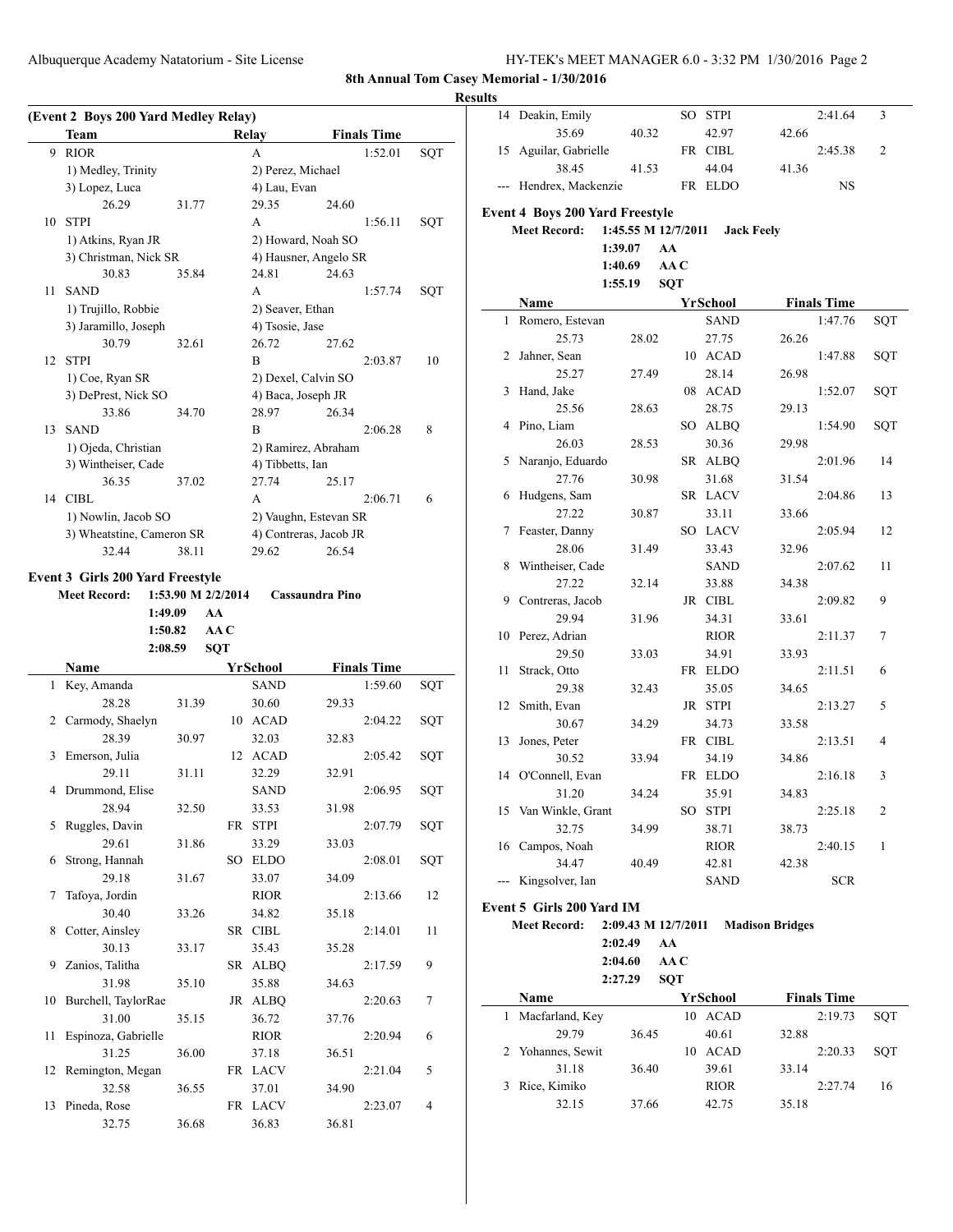| HY-TEK's MEET MANAGER 6.0 - 3:32 PM 1/30/2016 Page 3 |  |  |  |
|------------------------------------------------------|--|--|--|
|------------------------------------------------------|--|--|--|

**Results**

|     | (Event 5 Girls 200 Yard IM) |         |            |                 |       |                    |     |
|-----|-----------------------------|---------|------------|-----------------|-------|--------------------|-----|
|     | Name                        |         |            | YrSchool        |       | <b>Finals Time</b> |     |
| 4   | Jenson, Hannah              |         |            | FR LACV         |       | 2:29.08            | 15  |
|     | 32.47                       | 38.26   |            | 44.24           | 34.11 |                    |     |
| 5   | Jehle, Lauren               |         |            | SR ELDO         |       | 2:29.79            | 14  |
|     | 31.78                       | 36.04   |            | 44.84           | 37.13 |                    |     |
| 6   | Butterfield, Alli           |         |            | JR ELDO         |       | 2:31.90            | 13  |
|     | 31.85                       | 36.30   |            | 46.33           | 37.42 |                    |     |
| 7   | Burke, Michelle             |         |            | <b>RIOR</b>     |       | 2:32.66            | 12  |
|     | 31.55                       | 38.97   |            | 48.52           | 33.62 |                    |     |
| 8   | Beames, Olivia              |         |            | SO LACV         |       | 2:34.34            | 11  |
|     | 31.29                       | 40.14   |            | 44.66           | 38.25 |                    |     |
| 9   | Davidson, Makayla           |         |            | FR STPI         |       | 2:37.96            | 9   |
|     | 32.53                       | 37.91   |            | 51.64           | 35.88 |                    |     |
| 10  | Stucker, Kayleah            |         |            | SR CIBL         |       | 2:41.25            | 7   |
|     | 36.08                       | 39.63   |            | 46.04           | 39.50 |                    |     |
| 11  | Zellers, Raven              |         |            | JR ALBQ         |       | 2:41.62            | 6   |
|     | 33.97                       | 42.17   |            | 47.54           | 37.94 |                    |     |
| 12  | Olona, Erica                |         |            | SAND            |       | 2:43.78            | 5   |
|     | 33.40                       | 42.97   |            | 50.25           | 37.16 |                    |     |
| 13  | Rose, Lydia                 |         |            | SAND            |       | 2:43.95            | 4   |
|     | 35.39                       | 39.51   |            | 52.97           | 36.08 |                    |     |
| 14  | Gonzalez, Sophia            |         |            | FR CIBL         |       | 3:41.66            | 3   |
|     | 56.29                       | 57.55   |            | 59.22           | 48.60 |                    |     |
| --- | Steinbach, Ronja            |         | FR         | <b>ALBQ</b>     |       | NS.                |     |
|     | --- Damazyn, Amanda         |         |            | SR CIBL         |       | <b>SCR</b>         |     |
|     | 1:50.28                     | 1:52.59 | AA<br>AA C |                 |       |                    |     |
|     | 2:10.79                     |         | SQT        |                 |       |                    |     |
|     | Name                        |         |            | <b>YrSchool</b> |       | <b>Finals Time</b> |     |
| 1   | Kim, Anthony                |         | 12         | <b>ACAD</b>     |       | 1:55.52M SQT       |     |
|     | 24.30                       | 28.20   |            | 35.71           | 27.31 |                    |     |
| 2   | Hawton, Max                 |         |            | SAND            |       | 2:06.63            | SQT |
|     | 25.35                       | 29.96   |            | 40.31           | 31.01 |                    |     |
| 3   | Zamora, James               |         |            | FR ALBQ         |       | 2:07.63            | SQT |
|     | 27.49                       | 31.74   |            | 38.18           | 30.22 |                    |     |
|     | 4 Cecco, Joe                |         |            | <b>SAND</b>     |       | 2:09.17            | SQT |
|     | 27.37                       | 32.54   |            | 38.50           | 30.76 |                    |     |
| 5   | Oliver, Henry               |         | SO.        | <b>ALBQ</b>     |       | 2:13.35            | 14  |
|     | 29.46                       | 33.90   |            | 39.44           | 30.55 |                    |     |
| 6   | Duckett, Stephen            |         | SO         | <b>CIBL</b>     |       | 2:13.63            | 13  |
|     | 26.96                       | 33.90   |            | 41.40           | 31.37 |                    |     |
| 7   | Liu, Xunchuan               |         |            | JR LACV         |       | 2:15.63            | 12  |
|     | 27.26                       | 37.47   |            | 37.34           | 33.56 |                    |     |
| 8   | Ozakyol, Ellis              |         |            | SR ELDO         |       | 2:16.86            | 11  |
|     | 27.79                       | 37.63   |            | 38.72           | 32.72 |                    |     |
| 9   | Lopez, Luca                 |         |            | <b>RIOR</b>     |       | 2:21.62            | 9   |
|     | 31.24                       | 36.39   |            | 40.43           | 33.56 |                    |     |
| 10  | Urban, Alexander            |         | FR         | <b>ELDO</b>     |       | 2:29.98            | 7   |
|     | 31.10                       | 38.95   |            | 43.44           | 36.49 |                    |     |
| 11  | Atkins, Ryan                |         | JR         | STPI            |       | 2:31.78            | 6   |
|     | 30.43                       | 36.92   |            | 48.48           | 35.95 |                    |     |
| 12  | Elden, Nathan               |         |            | SO LACV         |       | 2:32.25            | 5   |
|     | 33.79                       | 37.88   |            | 44.78           | 35.80 |                    |     |
|     |                             |         |            |                 |       |                    |     |

| . |                     |       |             |       |         |   |  |
|---|---------------------|-------|-------------|-------|---------|---|--|
|   | 13 Byndas, John     |       | <b>RIOR</b> |       | 2:41.44 | 4 |  |
|   | 34.05               | 39.42 | 50.67       | 37.30 |         |   |  |
|   | --- Lee, Jordan     |       | <b>ACAD</b> |       | DO      |   |  |
|   | 26.61               | 31.54 | 35.52       | 30.46 |         |   |  |
|   | --- Vaughn, Estevan |       | SR CIBL     |       | DO      |   |  |
|   | 37.41               | 44.77 | 49.63       | 40.27 |         |   |  |

## **Event 7 Girls 50 Yard Freestyle**

| <b>Meet Record:</b> | 23.31<br>23.71<br>26.29 | AA<br>AA C<br><b>SOT</b> | 23.49 M 12/12/2012 Anika Apostalon |                    |     |
|---------------------|-------------------------|--------------------------|------------------------------------|--------------------|-----|
| Name                |                         | YrSchool                 |                                    | <b>Finals Time</b> |     |
| 1 Vianco, Sara      |                         | 10                       | ACAD                               | 24.89              | SOT |
| 2 Jarry, Kaci       |                         | 09                       | ACAD                               | 25.94              | SOT |
| Reed, Heana         |                         |                          | <b>RIOR</b>                        | 26.45              | 16  |
|                     |                         |                          |                                    |                    |     |

| 3  | Reed, Heana      |      | <b>RIOR</b> | 26.45 | 16             |
|----|------------------|------|-------------|-------|----------------|
| 4  | Einerson, Lauren |      | SR LACV     | 26.88 | 15             |
| 5  | Ruggles, Davin   | FR   | <b>STPI</b> | 26.94 | 14             |
| 6  | Duckett, Hannah  |      | SR CIBL     | 27.10 | 13             |
| 7  | Sandoval, Eliana |      | SO LACV     | 27.28 | 12             |
| 8  | Williams, Aya    |      | <b>SAND</b> | 27.74 | 11             |
| 9  | O'Toole, Madison |      | <b>SAND</b> | 27.98 | 9              |
| 10 | Lopez, Ariana    | SR.  | <b>ALBO</b> | 28.86 | 7              |
| 11 | Baird, Lauren    |      | JR ALBO     | 28.99 | 6              |
| 12 | Havlick, Taylor  |      | <b>RIOR</b> | 29.38 | 5              |
| 13 | Rule, Gwenny     | SО   | <b>ELDO</b> | 30.67 | 4              |
| 14 | Davis, Audrey    | FR   | <b>ELDO</b> | 30.83 | 3              |
| 15 | Vaughn, Miranda  | SR - | <b>CIBL</b> | 33.62 | $\overline{2}$ |
|    | 16 O'Hara, Haley | SO - | <b>STPI</b> | 34.74 |                |

#### **Event 8 Boys 50 Yard Freestyle**

| <b>Meet Record:</b> |                  | 21.48 M 12/8/2010 Gabriel Pleil-Pino |
|---------------------|------------------|--------------------------------------|
|                     | $20.72 \quad AA$ |                                      |
|                     | 21.04 $AA$ C     |                                      |
|                     | 23.69 SOT        |                                      |

|    | Name             |     | YrSchool    | <b>Finals Time</b> |                |
|----|------------------|-----|-------------|--------------------|----------------|
| 1  | Christman, Nick  |     | SR STPI     | 22.17              | SQT            |
| 2  | Conley, Ian      | 11  | <b>ACAD</b> | 22.32              | SQT            |
| 3  | Slota, Evan      |     | SR ALBO     | 22.59              | SQT            |
| 4  | Moffett, Lee     |     | <b>SAND</b> | 22.64              | SQT            |
| 5  | Stewart, Calvin  | 10  | <b>ACAD</b> | 22.76              | SQT            |
| 6  | McLaughlin, Sean |     | <b>SAND</b> | 23.16              | SQT            |
| 7  | Skousen, Hunter  |     | SR LACV     | 23.54              | SQT            |
| 8  | Iglesias, Alvaro | SО  | <b>LACV</b> | 23.96              | 11             |
| 9  | Thibodeau, Tyler | SО  | <b>ELDO</b> | 24.05              | 9              |
| 10 | Lau, Evan        |     | <b>RIOR</b> | 24.55              | 7              |
| 11 | Hausner, Angelo  | SR. | <b>STPI</b> | 24.80              | 6              |
| 12 | Gallegos, Aidan  | FR  | <b>CIBL</b> | 25.14              | 5              |
| 13 | Smith, Ben       | SR. | <b>ELDO</b> | 28.24              | $\overline{4}$ |
| 14 | Colon, Rafael    |     | ALBO        | 28.73              | 3              |
| 15 | Pisa, Matt       |     | <b>RIOR</b> | 32.82              | $\overline{2}$ |

## **Event 9 Girls 1 mtr Diving**

#### **Meet Record: 264.45 M 1/31/2015 Natasha Dark**

| <b>Name</b>         | YrSchool | <b>Finals Score</b> |    |
|---------------------|----------|---------------------|----|
| 1 Martinez, Miranda | 12 ACAD  | 229.00              | 20 |
| 2 Guo, Lillie       | 10 ACAD  | 208.65              | 17 |
| 3 Velhagen, Juliet  | SO ELDO  | 202.75              | 16 |
| 4 Mayo, Abigal      | JR LACV  | 156.05              |    |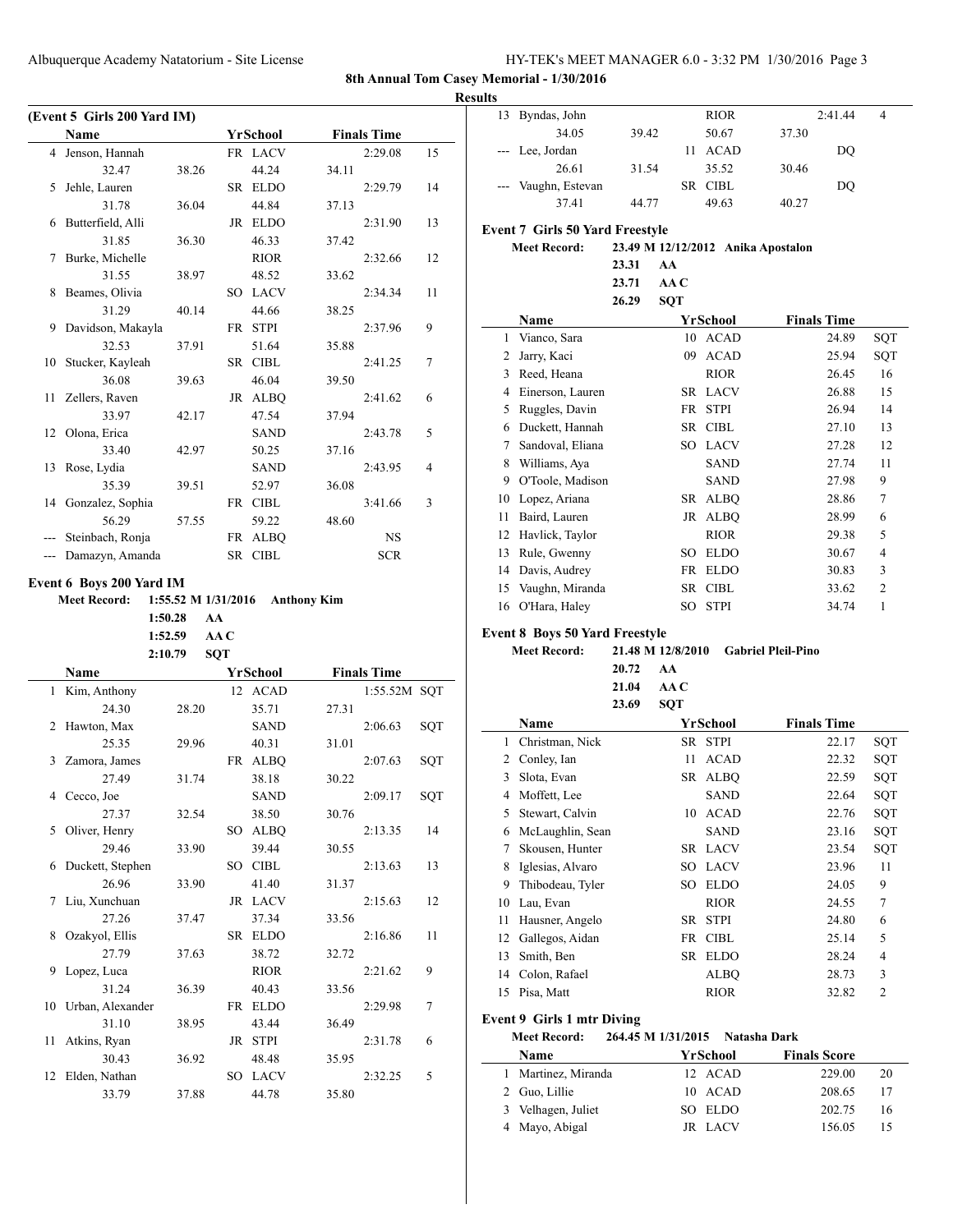| HY-TEK's MEET MANAGER 6.0 - 3:32 PM 1/30/2016 Page 4 |  |
|------------------------------------------------------|--|
|------------------------------------------------------|--|

# **(Event 9 Girls 1 mtr Diving) Name Yr School Finals Score** 5 Gravel, Lexi RIOR 140.20 14 6 Oetting, Robin LACV 102.55 13 --- Schwartz, Aly FR LACV NS --- Martinez, Olivia SO ELDO NS --- Dark, Natasha SR STPI NS --- Kohman, Brooke RIOR NS

## **Event 10 Boys 1 mtr Diving**

#### **Meet Record: 312.85 M 12/7/2010 Kyle Lang**

|    | <b>Name</b>        |      | YrSchool    | <b>Finals Score</b> |    |
|----|--------------------|------|-------------|---------------------|----|
|    | Parham, DeWuan     | SR – | <b>ELDO</b> | 220.55              | 20 |
| 2  | Hsu, Michael       | 10   | ACAD        | 194.35              | 17 |
| 3  | Casas, Jordan      |      | <b>SAND</b> | 189.30              | 16 |
| 4  | Ludwigen, Rusty    |      | <b>SAND</b> | 163.50              | 15 |
| 5. | Rogers, Liam       |      | 12 ACAD     | 138.90              | 14 |
| 6  | Trujillo, Emilio   |      | <b>RIOR</b> | 128.80              | 13 |
|    | Sleeter, Gavin     |      | SR ELDO     | 102.65              | 12 |
| 8  | Williams, Landon   |      | <b>RIOR</b> | 1.00                | 11 |
|    | Vanis, Mirek       | SО   | ALBO        | NS                  |    |
|    | McClain, Alec      | SO.  | <b>LACV</b> | NS                  |    |
|    | --- Gilletly, Nick | SО   | <b>ALBO</b> | NS                  |    |

| <b>Meet Record:</b><br>59.23 M 12/7/2011<br>Cassaundra Pino<br>54.81<br>AA<br>55.98<br>AA C<br>1:04.69<br><b>SQT</b><br><b>Finals Time</b><br>YrSchool<br><b>Name</b><br>JR ELDO<br>1 O'Donnell, Mikelle<br>1:03.21<br><b>SQT</b><br>28.66<br>34.55<br>2 Drummond, Elise<br><b>SAND</b><br>1:03.67<br>SQT<br>31.00<br>32.67<br>Kinney, Natasha<br>3<br>SR LACV<br>1:04.11<br>SQT<br>29.68<br>34.43<br>4 Macfarland, Key<br>10 ACAD<br>1:05.08<br>15<br>29.86<br>35.22<br>Tscherne, Jazmine<br><b>RIOR</b><br>5<br>1:05.13<br>14<br>29.77<br>35.36<br>6 Lash, Madison<br>SR STPI<br>1:06.17<br>13<br>30.45<br>35.72<br>Hendrex, Mackenzie<br>FR ELDO<br>1:07.11<br>12<br>7<br>30.93<br>36.18<br>Pentecost, Abigail<br><b>ALBQ</b><br>1:08.57<br>11<br>8<br>32.82<br>35.75<br>Fonseca, Shannon<br>12 ACAD<br>1:08.79<br>9<br>9<br>31.74<br>37.05<br>10 Miller, Ava<br>FR ALBQ<br>1:11.01<br>7<br>32.89<br>38.12 | <b>Event 11 Girls 100 Yard Butterfly</b> |  |  |  |  |  |  |  |  |
|---------------------------------------------------------------------------------------------------------------------------------------------------------------------------------------------------------------------------------------------------------------------------------------------------------------------------------------------------------------------------------------------------------------------------------------------------------------------------------------------------------------------------------------------------------------------------------------------------------------------------------------------------------------------------------------------------------------------------------------------------------------------------------------------------------------------------------------------------------------------------------------------------------------|------------------------------------------|--|--|--|--|--|--|--|--|
|                                                                                                                                                                                                                                                                                                                                                                                                                                                                                                                                                                                                                                                                                                                                                                                                                                                                                                               |                                          |  |  |  |  |  |  |  |  |
|                                                                                                                                                                                                                                                                                                                                                                                                                                                                                                                                                                                                                                                                                                                                                                                                                                                                                                               |                                          |  |  |  |  |  |  |  |  |
|                                                                                                                                                                                                                                                                                                                                                                                                                                                                                                                                                                                                                                                                                                                                                                                                                                                                                                               |                                          |  |  |  |  |  |  |  |  |
|                                                                                                                                                                                                                                                                                                                                                                                                                                                                                                                                                                                                                                                                                                                                                                                                                                                                                                               |                                          |  |  |  |  |  |  |  |  |
|                                                                                                                                                                                                                                                                                                                                                                                                                                                                                                                                                                                                                                                                                                                                                                                                                                                                                                               |                                          |  |  |  |  |  |  |  |  |
|                                                                                                                                                                                                                                                                                                                                                                                                                                                                                                                                                                                                                                                                                                                                                                                                                                                                                                               |                                          |  |  |  |  |  |  |  |  |
|                                                                                                                                                                                                                                                                                                                                                                                                                                                                                                                                                                                                                                                                                                                                                                                                                                                                                                               |                                          |  |  |  |  |  |  |  |  |
|                                                                                                                                                                                                                                                                                                                                                                                                                                                                                                                                                                                                                                                                                                                                                                                                                                                                                                               |                                          |  |  |  |  |  |  |  |  |
|                                                                                                                                                                                                                                                                                                                                                                                                                                                                                                                                                                                                                                                                                                                                                                                                                                                                                                               |                                          |  |  |  |  |  |  |  |  |
|                                                                                                                                                                                                                                                                                                                                                                                                                                                                                                                                                                                                                                                                                                                                                                                                                                                                                                               |                                          |  |  |  |  |  |  |  |  |
|                                                                                                                                                                                                                                                                                                                                                                                                                                                                                                                                                                                                                                                                                                                                                                                                                                                                                                               |                                          |  |  |  |  |  |  |  |  |
|                                                                                                                                                                                                                                                                                                                                                                                                                                                                                                                                                                                                                                                                                                                                                                                                                                                                                                               |                                          |  |  |  |  |  |  |  |  |
|                                                                                                                                                                                                                                                                                                                                                                                                                                                                                                                                                                                                                                                                                                                                                                                                                                                                                                               |                                          |  |  |  |  |  |  |  |  |
|                                                                                                                                                                                                                                                                                                                                                                                                                                                                                                                                                                                                                                                                                                                                                                                                                                                                                                               |                                          |  |  |  |  |  |  |  |  |
|                                                                                                                                                                                                                                                                                                                                                                                                                                                                                                                                                                                                                                                                                                                                                                                                                                                                                                               |                                          |  |  |  |  |  |  |  |  |
|                                                                                                                                                                                                                                                                                                                                                                                                                                                                                                                                                                                                                                                                                                                                                                                                                                                                                                               |                                          |  |  |  |  |  |  |  |  |
|                                                                                                                                                                                                                                                                                                                                                                                                                                                                                                                                                                                                                                                                                                                                                                                                                                                                                                               |                                          |  |  |  |  |  |  |  |  |
|                                                                                                                                                                                                                                                                                                                                                                                                                                                                                                                                                                                                                                                                                                                                                                                                                                                                                                               |                                          |  |  |  |  |  |  |  |  |
|                                                                                                                                                                                                                                                                                                                                                                                                                                                                                                                                                                                                                                                                                                                                                                                                                                                                                                               |                                          |  |  |  |  |  |  |  |  |
|                                                                                                                                                                                                                                                                                                                                                                                                                                                                                                                                                                                                                                                                                                                                                                                                                                                                                                               |                                          |  |  |  |  |  |  |  |  |
|                                                                                                                                                                                                                                                                                                                                                                                                                                                                                                                                                                                                                                                                                                                                                                                                                                                                                                               |                                          |  |  |  |  |  |  |  |  |
|                                                                                                                                                                                                                                                                                                                                                                                                                                                                                                                                                                                                                                                                                                                                                                                                                                                                                                               |                                          |  |  |  |  |  |  |  |  |
|                                                                                                                                                                                                                                                                                                                                                                                                                                                                                                                                                                                                                                                                                                                                                                                                                                                                                                               |                                          |  |  |  |  |  |  |  |  |
|                                                                                                                                                                                                                                                                                                                                                                                                                                                                                                                                                                                                                                                                                                                                                                                                                                                                                                               |                                          |  |  |  |  |  |  |  |  |
|                                                                                                                                                                                                                                                                                                                                                                                                                                                                                                                                                                                                                                                                                                                                                                                                                                                                                                               |                                          |  |  |  |  |  |  |  |  |
| 11<br>de la Garza, McKenna<br><b>SAND</b><br>1:12.46<br>6                                                                                                                                                                                                                                                                                                                                                                                                                                                                                                                                                                                                                                                                                                                                                                                                                                                     |                                          |  |  |  |  |  |  |  |  |
| 33.11<br>39.35                                                                                                                                                                                                                                                                                                                                                                                                                                                                                                                                                                                                                                                                                                                                                                                                                                                                                                |                                          |  |  |  |  |  |  |  |  |
| Boyer, Alexis<br>12<br><b>RIOR</b><br>1:12.78<br>5                                                                                                                                                                                                                                                                                                                                                                                                                                                                                                                                                                                                                                                                                                                                                                                                                                                            |                                          |  |  |  |  |  |  |  |  |
| 33.51<br>39.27<br>SO STPI<br>4                                                                                                                                                                                                                                                                                                                                                                                                                                                                                                                                                                                                                                                                                                                                                                                                                                                                                |                                          |  |  |  |  |  |  |  |  |
| 13 Lardner, Abigail<br>1:14.87<br>35.85                                                                                                                                                                                                                                                                                                                                                                                                                                                                                                                                                                                                                                                                                                                                                                                                                                                                       |                                          |  |  |  |  |  |  |  |  |
| 39.02<br>SR LACV<br>1:15.76<br>3                                                                                                                                                                                                                                                                                                                                                                                                                                                                                                                                                                                                                                                                                                                                                                                                                                                                              |                                          |  |  |  |  |  |  |  |  |
| 14 Harris, Christine<br>35.07<br>40.69                                                                                                                                                                                                                                                                                                                                                                                                                                                                                                                                                                                                                                                                                                                                                                                                                                                                        |                                          |  |  |  |  |  |  |  |  |
|                                                                                                                                                                                                                                                                                                                                                                                                                                                                                                                                                                                                                                                                                                                                                                                                                                                                                                               |                                          |  |  |  |  |  |  |  |  |

| <b>Results</b> |                                                                |                           |            |                 |                    |     |
|----------------|----------------------------------------------------------------|---------------------------|------------|-----------------|--------------------|-----|
|                | 15 Gebe, Alisha<br>37.57                                       | 44.53                     |            | FR CIBL         | 1:22.10            | 2   |
|                | 16 Schafer, Aspen                                              |                           |            | SR CIBL         | 1:51.30            | 1   |
|                | 51.64<br>--- Murphy, Natasha                                   | 59.66                     |            | FR ALBQ         | <b>SCR</b>         |     |
|                | <b>Event 12 Boys 100 Yard Butterfly</b><br><b>Meet Record:</b> |                           |            |                 |                    |     |
|                |                                                                | 50.67 M 2/2/2014<br>49.37 | AA         |                 | <b>Anthony Kim</b> |     |
|                |                                                                | 50.27                     | AAC        |                 |                    |     |
|                |                                                                | 58.19                     | <b>SQT</b> |                 |                    |     |
|                | Name                                                           |                           |            | <b>YrSchool</b> | <b>Finals Time</b> |     |
|                | 1 Kim, Anthony                                                 |                           |            | 12 ACAD         | 52.92              | SQT |
|                | 24.73                                                          | 28.19                     |            |                 |                    |     |
|                | 2 Medley, Trinity                                              |                           |            | <b>RIOR</b>     | 54.45              | SQT |
|                | 25.39                                                          | 29.06                     |            |                 |                    |     |
|                | 3 Christman, Nick                                              |                           |            | SR STPI         | 54.75              | SQT |
|                | 25.38                                                          | 29.37                     |            |                 |                    |     |
|                | 4 Romero, Estevan                                              |                           |            | <b>SAND</b>     | 57.02              | SQT |
|                | 26.82                                                          | 30.20                     |            |                 |                    |     |
|                | 5 Kann, Trevor                                                 |                           |            | 12 ACAD         | 57.74              | SQT |
|                | 26.89                                                          | 30.85                     |            |                 |                    |     |
|                | 6 Decker, Logan                                                |                           |            | <b>JR LACV</b>  | 57.81              | SQT |
|                | 26.53                                                          | 31.28                     |            |                 |                    |     |
|                | 7 Naranjo, Eduardo                                             |                           |            | SR ALBQ         | 58.31              | 12  |
|                | 27.60                                                          | 30.71                     |            |                 |                    |     |
| 8              | Montoya, Demetrius                                             |                           |            | SO ALBQ         | 58.94              | 11  |
|                | 27.44                                                          | 31.50                     |            |                 |                    |     |
| 9              | Ellis, Logan                                                   |                           |            | SO ELDO         | 1:00.26            | 9   |
|                | 28.26                                                          | 32.00                     |            |                 |                    |     |
| 10             | Jaramillo, Joseph                                              |                           |            | SAND            | 1:00.83            | 7   |
|                | 27.64                                                          | 33.19                     |            |                 |                    |     |
| 11             | Duckett, Stephen                                               |                           |            | SO CIBL         | 1:00.94            | 6   |
|                | 27.72                                                          | 33.22                     |            |                 |                    |     |
|                | 12 White, Nathan                                               |                           |            | JR LACV         | 1:03.23            | 5   |
|                | 29.03<br>13 Coontz, Kris                                       | 34.20                     |            | SR ELDO         | 1:05.39            | 4   |
|                | 29.47                                                          | 35.92                     |            |                 |                    |     |
|                | 14 Lopez, Luca                                                 |                           |            | <b>RIOR</b>     | 1:06.02            | 3   |
|                | 31.57                                                          | 34.45                     |            |                 |                    |     |
|                | 15 Wheatstine, Cameron                                         |                           |            | SR CIBL         | 1:12.23            | 2   |
|                | 32.61                                                          | 39.62                     |            |                 |                    |     |
|                |                                                                |                           |            |                 |                    |     |
|                | <b>Event 13 Girls 100 Yard Freestyle</b>                       |                           |            |                 |                    |     |
|                | <b>Meet Record:</b>                                            | 51.68 M 12/7/2011         |            |                 | Anika Apostalon    |     |
|                |                                                                | 50.59                     | AA         |                 |                    |     |
|                |                                                                | 51.40                     | AA C       |                 |                    |     |
|                |                                                                | 57.89                     | SQT        |                 |                    |     |
|                | Name                                                           |                           |            | YrSchool        | <b>Finals Time</b> |     |
|                | 1 Vianco, Sara                                                 |                           |            | 10 ACAD         | 54.89              | SQT |
|                | 26.62                                                          | 28.27                     |            |                 |                    |     |
|                | 2 Wiercinski, Breanna                                          |                           |            | SR ALBQ         | 56.16              | SQT |
|                | 27.18                                                          | 28.98                     |            |                 |                    |     |
|                | 3 Lash, Madison                                                |                           |            | SR STPI         | 58.68              | 16  |
|                | 27.93                                                          | 30.75                     |            |                 |                    |     |

4 Einerson, Lauren SR LACV 58.88 15

27.99 30.89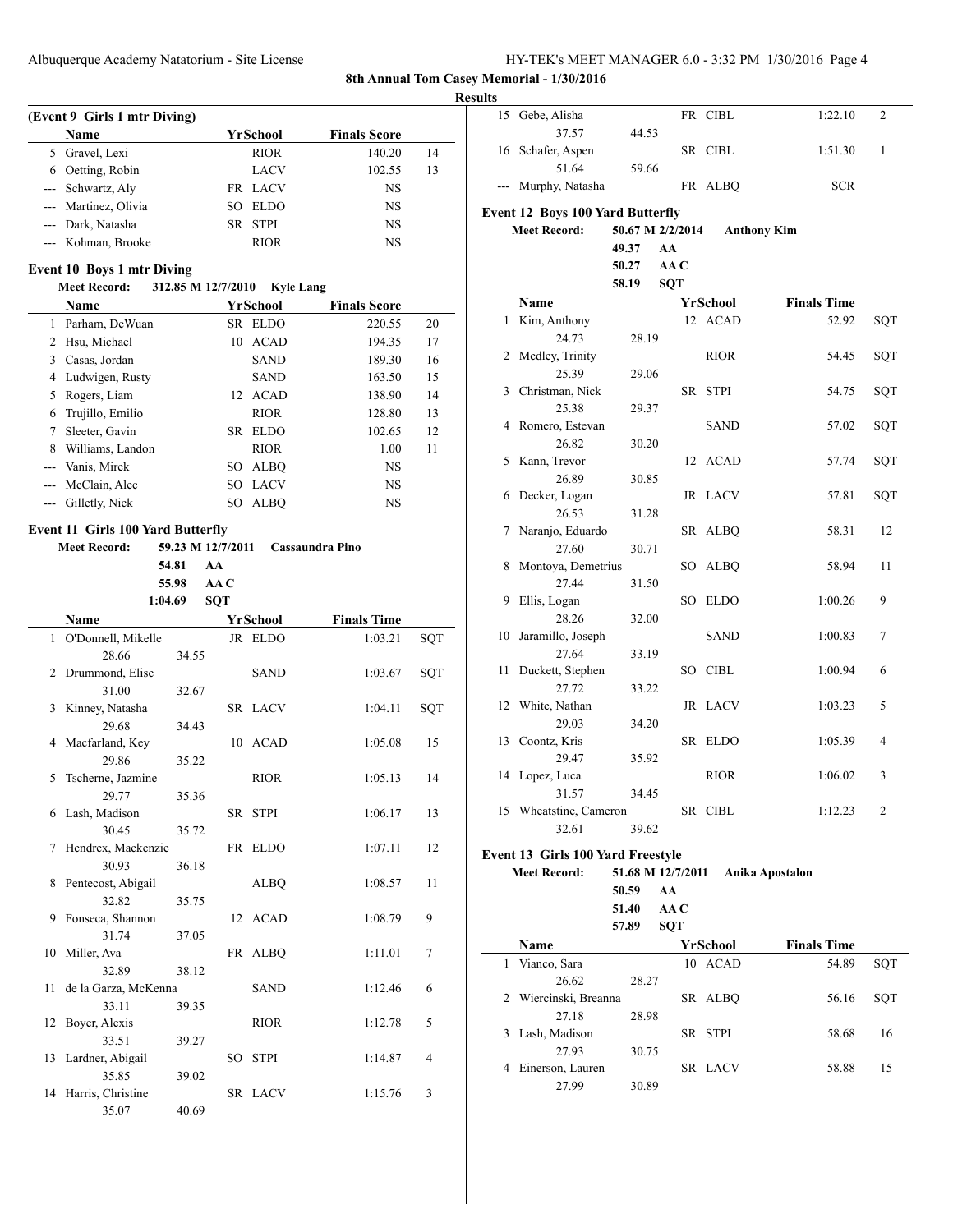**Results**

|     | (Event 13 Girls 100 Yard Freestyle) |                                          |      |                    |                    |                |  |
|-----|-------------------------------------|------------------------------------------|------|--------------------|--------------------|----------------|--|
|     | Name                                |                                          |      | YrSchool           | <b>Finals Time</b> |                |  |
|     | 5 Burke, Michelle                   |                                          |      | <b>RIOR</b>        | 58.97              | 14             |  |
|     | 28.25                               | 30.72                                    |      |                    |                    |                |  |
| 6   | Reed, Heana                         |                                          |      | RIOR               | 59.03              | 13             |  |
|     | 28.32                               | 30.71                                    |      |                    |                    |                |  |
| 7   | Romig, Abby                         |                                          |      | SR ALBQ            | 59.34              | 12             |  |
|     | 27.84                               | 31.50                                    |      |                    |                    |                |  |
| 8   | Kelley, Yasmine                     |                                          | SO   | <b>ELDO</b>        | 59.94              | 11             |  |
|     | 28.96                               | 30.98                                    |      | SO LACV            | 1:00.31            | 9              |  |
| 9   | Jones, Leah<br>28.65                | 31.66                                    |      |                    |                    |                |  |
| 10  | Gardner, Jadyn                      |                                          | 09   | <b>ACAD</b>        | 1:01.78            | 7              |  |
|     | 29.08                               | 32.70                                    |      |                    |                    |                |  |
| *11 | Burrell, Ainsley                    |                                          |      | <b>SAND</b>        | 1:02.51            | 5.5            |  |
|     | 30.14                               | 32.37                                    |      |                    |                    |                |  |
| *11 | Wright, Amoreena                    |                                          |      | SAND               | 1:02.51            | 5.5            |  |
|     | 29.80                               | 32.71                                    |      |                    |                    |                |  |
| 13  | Cotter, Ainsley                     |                                          |      | SR CIBL            | 1:02.79            | $\overline{4}$ |  |
|     | 29.92                               | 32.87                                    |      |                    |                    |                |  |
|     | 14 Pineda, Caroline                 |                                          |      | SO ELDO            | 1:05.43            | 3              |  |
|     | 31.37                               | 34.06                                    |      |                    |                    |                |  |
| 15  | Mings, Meghan                       |                                          |      | FR STPI            | 1:13.99            | 2              |  |
|     | 34.52                               | 39.47                                    |      |                    |                    |                |  |
| 16  | Erixon, Ebba                        |                                          |      | JR CIBL            | 1:15.17            | 1              |  |
|     | 34.79                               | 40.38                                    |      |                    |                    |                |  |
|     | <b>Meet Record:</b>                 | 47.31 M 2/1/2015<br>45.28<br>AA<br>46.97 | AA C | <b>Anthony Kim</b> |                    |                |  |
|     |                                     | 51.69                                    | SQT  |                    |                    |                |  |
|     | Name                                |                                          |      | YrSchool           | <b>Finals Time</b> |                |  |
| 1   | Stewart, Calvin                     |                                          |      | 10 ACAD            | 49.76              | SQT            |  |
| 2   | 24.04<br>Hawton, Patrick            | 25.72                                    |      | SAND               | 50.62              |                |  |
|     | 24.61                               | 26.01                                    |      |                    |                    | SQT            |  |
| 3   | Holler, Pierce                      |                                          |      | FR ALBQ            | 50.70              | SQT            |  |
|     | 24.39                               | 26.31                                    |      |                    |                    |                |  |
|     | 4 Hsu, Ryu                          |                                          |      | 12 ACAD            | $50.71\,$          | SQT            |  |
|     | 24.17                               | 26.54                                    |      |                    |                    |                |  |
| 5   | Eck, Matthew                        |                                          |      | SO LACV            | 51.31              | SQT            |  |
|     | 24.60                               | 26.71                                    |      |                    |                    |                |  |
| 6   | Kim, Will                           |                                          |      | JR LACV            | 51.51              | SQT            |  |
|     | 25.45                               | 26.06                                    |      |                    |                    |                |  |
| 7   | Gallegos, Aidan                     |                                          |      | FR CIBL            | 53.50              | 12             |  |
|     | 26.33                               | 27.17                                    |      |                    |                    |                |  |
| 8   | Trujillo, Robbie                    |                                          |      | <b>SAND</b>        | 53.84              | 11             |  |
|     | 25.63                               | 28.21                                    |      |                    |                    |                |  |
| 9   | Perez, Michael                      |                                          |      | <b>RIOR</b>        | 54.88              | 9              |  |
|     | 26.64                               | 28.24                                    |      |                    |                    |                |  |
| 10  | Samuel, David                       |                                          | SR   | <b>ALBQ</b>        | 57.51              | 7              |  |
|     | 27.15                               | 30.36                                    | SO   | <b>STPI</b>        |                    | 6              |  |
| 11  | DePrest, Nick                       |                                          |      |                    |                    |                |  |
|     |                                     |                                          |      |                    | 59.27              |                |  |
|     | 28.25                               | 31.02                                    |      |                    |                    |                |  |
| 12  | Baca, Joseph<br>28.58               | 32.49                                    | JR   | <b>STPI</b>        | 1:01.07            | 5              |  |

| 13 | O'Connell, Evan                   |                     | FR         | ELDO            |                     | 1:01.64            | 4   |
|----|-----------------------------------|---------------------|------------|-----------------|---------------------|--------------------|-----|
|    | 29.77                             | 31.87               |            |                 |                     |                    |     |
|    | 14 Nowlin, Jacob                  |                     |            | SO CIBL         |                     | 1:07.41            | 3   |
|    | 32.80                             | 34.61               |            |                 |                     |                    |     |
| 15 | Campos, Noah                      |                     |            | <b>RIOR</b>     |                     | 1:09.56            | 2   |
|    | 32.78                             | 36.78               |            |                 |                     |                    |     |
|    | --- Johannes, Seth                |                     | SR         | ELDO            |                     | NS                 |     |
|    | --- Kingsolver, Ian               |                     |            | <b>SAND</b>     |                     | <b>SCR</b>         |     |
|    |                                   |                     |            |                 |                     |                    |     |
|    | Event 15 Girls 500 Yard Freestyle |                     |            |                 |                     |                    |     |
|    | <b>Meet Record:</b>               | 5:13.86 M 12/7/2011 |            |                 | <b>Nika Fellows</b> |                    |     |
|    |                                   | 4:52.18             | AA         |                 |                     |                    |     |
|    |                                   | 4:57.63             | AA C       |                 |                     |                    |     |
|    |                                   | 5:41.39             | <b>SQT</b> |                 |                     |                    |     |
|    | Name                              |                     |            | <b>YrSchool</b> |                     | <b>Finals Time</b> |     |
| 1  | Carmody, Shaelyn                  |                     | 10         | <b>ACAD</b>     |                     | 5:38.47            | SQT |
|    | 29.42                             | 32.08               |            | 33.64           | 33.62               |                    |     |
|    | 34.16                             | 34.86               |            | 35.23           | 35.41               |                    |     |
|    | 35.26                             | 34.79               |            |                 |                     |                    |     |
|    | 2 Emerson, Julia                  |                     | 12         | ACAD            |                     | 5:47.62            | 17  |
|    | 31.04                             | 33.55               |            | 34.51           | 35.25               |                    |     |
|    | 35.30                             | 35.37               |            | 35.96           | 35.60               |                    |     |
|    | 35.94                             | 35.10               |            |                 |                     |                    |     |
| 3  | Jenson, Hannah                    |                     |            | FR LACV         |                     | 6:03.30            | 16  |
|    | 32.85                             | 35.24               |            | 36.33           | 36.76               |                    |     |
|    | 36.86                             | 36.91               |            | 37.18           | 37.04               |                    |     |
|    | 37.38                             | 36.75               |            |                 |                     |                    |     |
|    | 4 Zanios, Talitha                 |                     | SR         | ALBQ            |                     | 6:07.60            | 15  |
|    | 32.66                             | 35.93               |            | 36.72           | 37.25               |                    |     |
|    | 37.35                             | 37.22               |            | 37.49           | 38.26               |                    |     |
|    | 38.38                             | 36.34               |            |                 |                     |                    |     |
| 5  | Duckett, Hannah                   |                     |            | SR CIBL         |                     | 6:08.66            | 14  |
|    | 31.84                             | 36.68               |            | 36.78           | 37.74               |                    |     |
|    | 36.96                             | 37.14               |            | 38.70           | 37.58               |                    |     |
|    | 38.49                             | 36.75               |            |                 |                     |                    |     |
| 6  | Noyce, Isabella                   |                     |            | SAND            |                     | 6:13.17            | 13  |
|    | 32.25                             | 36.73               |            | 37.85           | 37.70               |                    |     |
|    | 38.53                             | 38.80               |            | 39.70           | 38.49               |                    |     |
|    | 38.21                             | 34.91               |            |                 |                     |                    |     |
| 7  | Lopez, Ariana                     |                     |            | SR ALBQ         |                     | 6:16.50            | 12  |
|    | 34.18                             | 37.12               |            | 38.66           | 38.76               |                    |     |
|    | 38.77                             | 38.85               |            | 38.62           | 38.79               |                    |     |
|    | 38.71                             | 34.04               |            |                 |                     |                    |     |
| 8  | Heflin, Maggie                    |                     | JR         | ELDO            |                     | 6:22.10            | 11  |
|    | 32.86                             | 36.81               |            | 37.78           | 39.01               |                    |     |
|    | 39.41                             | 38.73               |            | 39.41           | 40.54               |                    |     |
|    | 39.26                             | 38.29               |            |                 |                     |                    |     |
| 9  | Morley, Samantha                  |                     | SO         | <b>ELDO</b>     |                     | 6:23.40            | 9   |
|    | 34.72                             | 38.30               |            | 39.17           | 39.77               |                    |     |
|    | 40.92                             | 38.11               |            | 39.23           | 40.30               |                    |     |
|    | 38.16                             | 34.72               |            |                 |                     |                    |     |
| 10 | Pineda, Rose                      |                     | FR         | LACV            |                     | 6:29.49            | 7   |
|    | 34.53                             | 37.05               |            | 38.51           | 39.69               |                    |     |
|    | 40.48                             | 40.61               |            | 40.06           | 40.27               |                    |     |
|    | 39.48                             | 38.81               |            |                 |                     |                    |     |
|    |                                   |                     |            |                 |                     |                    |     |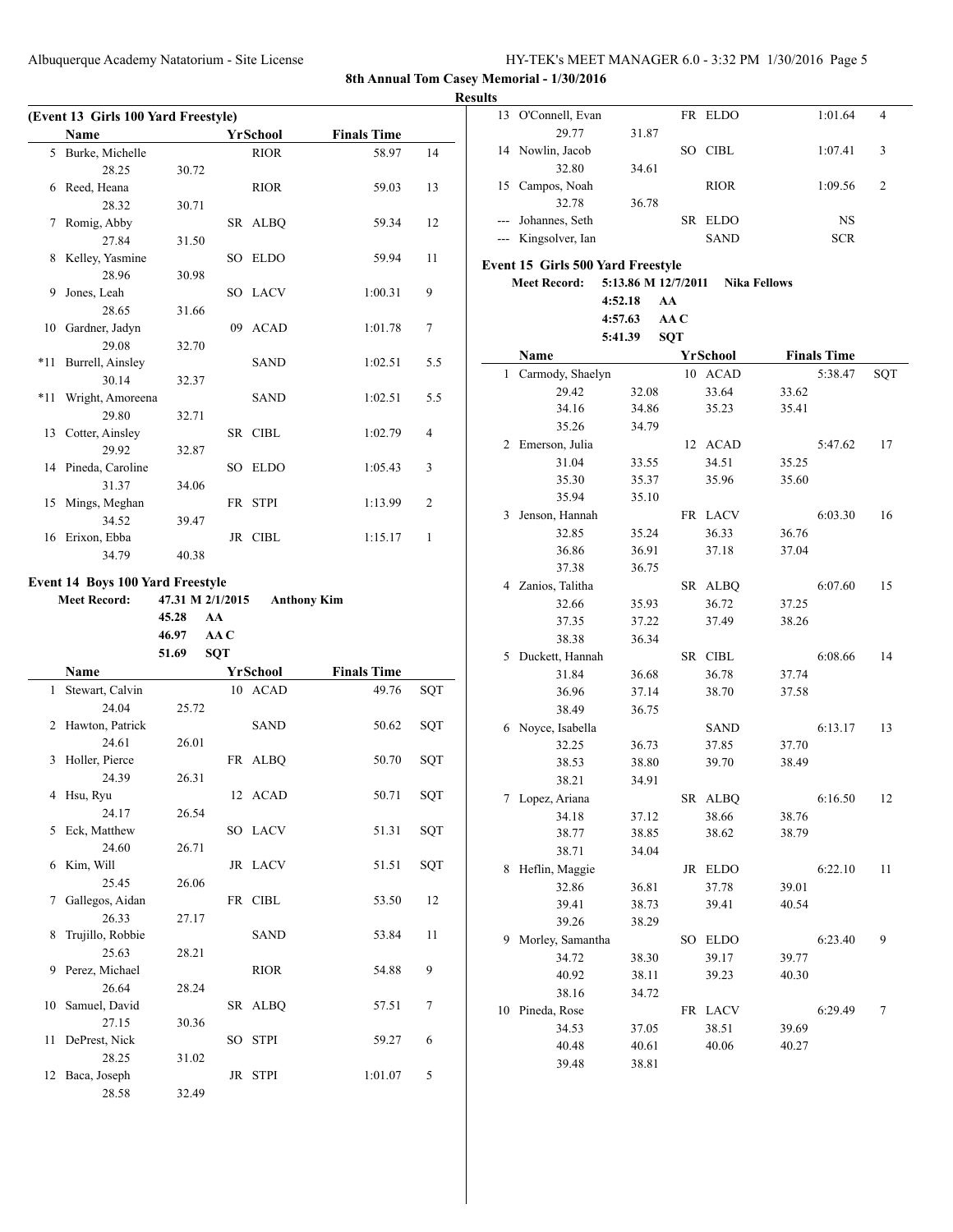|    | (Event 15 Girls 500 Yard Freestyle) |                     |            |                         |                |                               |     |
|----|-------------------------------------|---------------------|------------|-------------------------|----------------|-------------------------------|-----|
| 11 | Name                                |                     |            | YrSchool<br><b>RIOR</b> |                | <b>Finals Time</b><br>6:30.96 | 6   |
|    | Espinoza, Gabrielle<br>33.29        |                     |            | 38.94                   | 38.60          |                               |     |
|    | 40.14                               | 37.38<br>39.86      |            | 41.66                   | 42.09          |                               |     |
|    | 41.80                               | 37.20               |            |                         |                |                               |     |
| 12 | Stoddard, Madeline                  |                     |            | <b>RIOR</b>             |                | 6:35.16                       | 5   |
|    | 33.63                               | 37.46               |            | 38.56                   | 39.32          |                               |     |
|    | 40.16                               | 40.19               |            | 41.02                   | 41.82          |                               |     |
|    | 41.86                               | 41.14               |            |                         |                |                               |     |
|    | 13 Restrepo, Rebecca                |                     |            | FR STPI                 |                | 6:41.01                       | 4   |
|    | 33.54                               | 37.29               |            | 39.34                   | 40.24          |                               |     |
|    | 41.04                               | 41.22               |            | 42.97                   | 43.91          |                               |     |
|    | 41.89                               | 39.57               |            |                         |                |                               |     |
|    | 14 Olona, Erica                     |                     |            | SAND                    |                | 6:48.74                       | 3   |
|    | 36.92                               | 40.45               |            | 42.22                   | 42.91          |                               |     |
|    | 43.04                               | 42.49               |            | 42.39                   | 40.80          |                               |     |
|    | 40.50                               | 37.02               |            |                         |                |                               |     |
|    | Balmaceda, Lize                     |                     |            | JR CIBL                 |                | DQ                            |     |
|    | 41.99                               | 47.80               |            | 49.37                   | 46.56          |                               |     |
|    | 49.20                               | 49.34               |            | 50.43                   | 47.71          |                               |     |
|    | 46.07                               | 43.40               |            |                         |                |                               |     |
|    |                                     |                     |            |                         |                |                               |     |
|    | Event 16 Boys 500 Yard Freestyle    |                     |            |                         |                |                               |     |
|    | <b>Meet Record:</b>                 | 4:48.35 M 12/7/2011 |            | <b>Jack Feely</b>       |                |                               |     |
|    |                                     | 4:29.64<br>AA       |            |                         |                |                               |     |
|    |                                     | 4:34.58             | AA C       |                         |                |                               |     |
|    |                                     | 5:21.39             | <b>SQT</b> |                         |                |                               |     |
|    |                                     |                     |            |                         |                |                               |     |
|    | Name                                |                     |            | <b>YrSchool</b>         |                | <b>Finals Time</b>            |     |
|    | Hand, Jake                          |                     |            | 08 ACAD                 |                | 5:02.84                       | SQT |
|    | 26.65                               | 30.19               |            | 30.80                   | 30.46          |                               |     |
|    | 31.37                               | 31.28               |            | 31.04                   | 30.83          |                               |     |
|    | 30.73                               | 29.49               |            |                         |                |                               |     |
|    | 2 Sheldahl, Blaze                   |                     |            | SO ELDO                 |                | 5:16.52                       | SQT |
| 1  | 26.93                               | 30.66               |            | 31.52                   | 32.05          |                               |     |
|    | 32.08                               | 32.37               |            | 33.07                   | 33.26          |                               |     |
|    | 32.41                               | 32.17               |            |                         |                |                               |     |
| 3  | Hawton, Max                         |                     |            | <b>SAND</b>             |                | 5:22.64                       | 16  |
|    | 27.68                               | 30.21               |            | 31.65                   | 32.36          |                               |     |
|    | 32.65                               | 32.83               |            | 33.76                   | 34.01          |                               |     |
|    | 34.18                               | 33.31               |            |                         |                |                               |     |
|    | 4 Love, Ryan                        |                     |            | 08 ACAD                 |                | 5:27.14                       | 15  |
|    | 28.70                               | 31.60               |            | 32.58                   | 33.52          |                               |     |
|    | 33.66                               | 33.88               |            | 34.50                   | 33.73          |                               |     |
|    | 33.35                               | 31.62               |            |                         |                |                               |     |
| 5  | Oliver, Henry                       |                     |            | SO ALBQ                 |                | 5:28.75                       | 14  |
|    | 28.94                               | 31.97               |            | 33.38                   | 33.83          |                               |     |
|    | 34.03                               | 34.13               |            | 33.30                   | 33.83          |                               |     |
|    | 33.49                               | 31.85               |            |                         |                |                               |     |
| 6  | Dexel, Calvin                       |                     |            | SO STPI                 |                | 5:34.03                       | 13  |
|    | 30.56                               | 32.54               |            | 33.23                   | 33.80          |                               |     |
|    | 34.17                               | 34.15               |            | 33.45                   | 34.40          |                               |     |
|    | 34.75                               | 32.98               |            |                         |                |                               |     |
| 7  | Meyer, Peter                        |                     |            | SAND                    |                | 5:36.73                       | 12  |
|    | 29.61<br>34.60                      | 32.54<br>34.04      |            | 33.57<br>34.61          | 34.25<br>34.74 |                               |     |

| 8  | Chau, Charles                           |       |     | FR LACV     |       | 5:41.30 | 11             |
|----|-----------------------------------------|-------|-----|-------------|-------|---------|----------------|
|    | 28.59                                   | 31.29 |     | 33.05       | 33.60 |         |                |
|    | 34.29                                   | 35.43 |     | 36.58       | 36.50 |         |                |
|    | 36.41                                   | 35.56 |     |             |       |         |                |
| 9  | Simons, Sean                            |       |     | JR ALBQ     |       | 5:49.61 | 9              |
|    | 30.30                                   | 33.43 |     | 34.68       | 34.94 |         |                |
|    | 35.49                                   | 35.88 |     | 36.03       | 36.26 |         |                |
|    | 35.89                                   | 36.71 |     |             |       |         |                |
|    | 10 Feaster, Danny                       |       |     | SO LACV     |       | 5:54.47 | 7              |
|    | 30.78                                   | 34.41 |     | 34.47       | 35.09 |         |                |
|    | 35.51                                   | 36.16 |     | 37.03       | 37.30 |         |                |
|    | 37.52                                   | 36.20 |     |             |       |         |                |
| 11 | Perez, Adrian                           |       |     | <b>RIOR</b> |       | 6:00.26 | 6              |
|    | 30.52                                   | 34.23 |     | 36.08       | 35.96 |         |                |
|    | 37.38                                   | 37.26 |     | 36.99       | 37.90 |         |                |
|    | 37.87                                   | 36.07 |     |             |       |         |                |
|    | 12 Urban, Alexander                     |       | FR  | <b>ELDO</b> |       | 6:04.61 | 5              |
|    | 30.48                                   | 35.40 |     | 36.74       | 37.19 |         |                |
|    | 37.22                                   | 38.02 |     | 38.49       | 38.84 |         |                |
|    | 38.64                                   | 33.59 |     |             |       |         |                |
| 13 | Contreras, Jacob                        |       | JR  | <b>CIBL</b> |       | 6:19.42 | $\overline{4}$ |
|    | 32.24                                   | 35.95 |     | 36.77       | 38.73 |         |                |
|    | 39.37                                   | 40.17 |     | 39.06       | 39.24 |         |                |
|    | 39.65                                   | 38.24 |     |             |       |         |                |
|    | 14 Van Winkle, Grant                    |       | SO. | <b>STPI</b> |       | 7:06.79 | 3              |
|    | 35.91                                   |       |     |             | 44.08 |         |                |
|    | 44.62                                   | 44.52 |     | 44.85       | 44.40 |         |                |
|    | 1:25.13                                 |       |     |             |       |         |                |
|    | Event 17 Girls 200 Yard Freestyle Relay |       |     |             |       |         |                |

#### **Meet Record: 1:41.12 M 1/31/2016 La Cueva High School**

**M Decker, C Pacheco, N Kinney, N Jones 1:36.02 AA 1:37.45 AA C**

|                | 1:51.79                  | <b>SQT</b> |                           |                    |
|----------------|--------------------------|------------|---------------------------|--------------------|
|                | Team                     |            | Relay                     | <b>Finals Time</b> |
| 1              | <b>LACV</b>              |            | A                         | 1:41.12M SOT       |
|                | 1) Decker, Megan SO      |            | 2) Pacheco, Chrysten FR   |                    |
|                | 3) Kinney, Natasha SR    |            | 4) Jones, Natalie FR      |                    |
|                | 25.70                    | 25.41      | 26.02                     | 23.99              |
| $\mathfrak{D}$ | EL DO                    |            | A                         | 1:43.45<br>SQT     |
|                | 1) O'Donnell, Mikelle JR |            | 2) Supple, Madison JR     |                    |
|                | 3) Robison, Kelsey SR    |            | 4) Hanks, Sydney SR       |                    |
|                | 26.13                    | 26.26      | 25.63                     | 25.43              |
| 3              | <b>ACAD</b>              |            | A                         | 1:44.16<br>SQT     |
|                | 1) Jarry, Kaci 09        |            | 2) Yohannes, Sewit 10     |                    |
|                | 3) Carmody, Shaelyn 10   |            | 4) Vianco, Sara 10        |                    |
|                | 26.16                    | 26.32      | 27.70                     | 23.98              |
| 4              | <b>ALBQ</b>              |            | $\overline{A}$            | 1:48.71<br>SOT     |
|                | 1) Romig, Abby SR        |            | 2) Dinwoodie, Emily JR    |                    |
|                | 3) Montana, Emma-Joy SO  |            | 4) Wiercinski, Breanna SR |                    |
|                | 28.10                    | 2731       | 26.96                     | 26.34              |
| 5              | <b>STPI</b>              |            | A                         | 1:51.36<br>SQT     |
|                | 1) Lardner, Abigail SO   |            | 2) Davidson, Makayla FR   |                    |
|                | 3) Ruggles, Davin FR     |            | 4) Lash, Madison SR       |                    |
|                | 29.75                    | 28.35      | 26.90                     | 26.36              |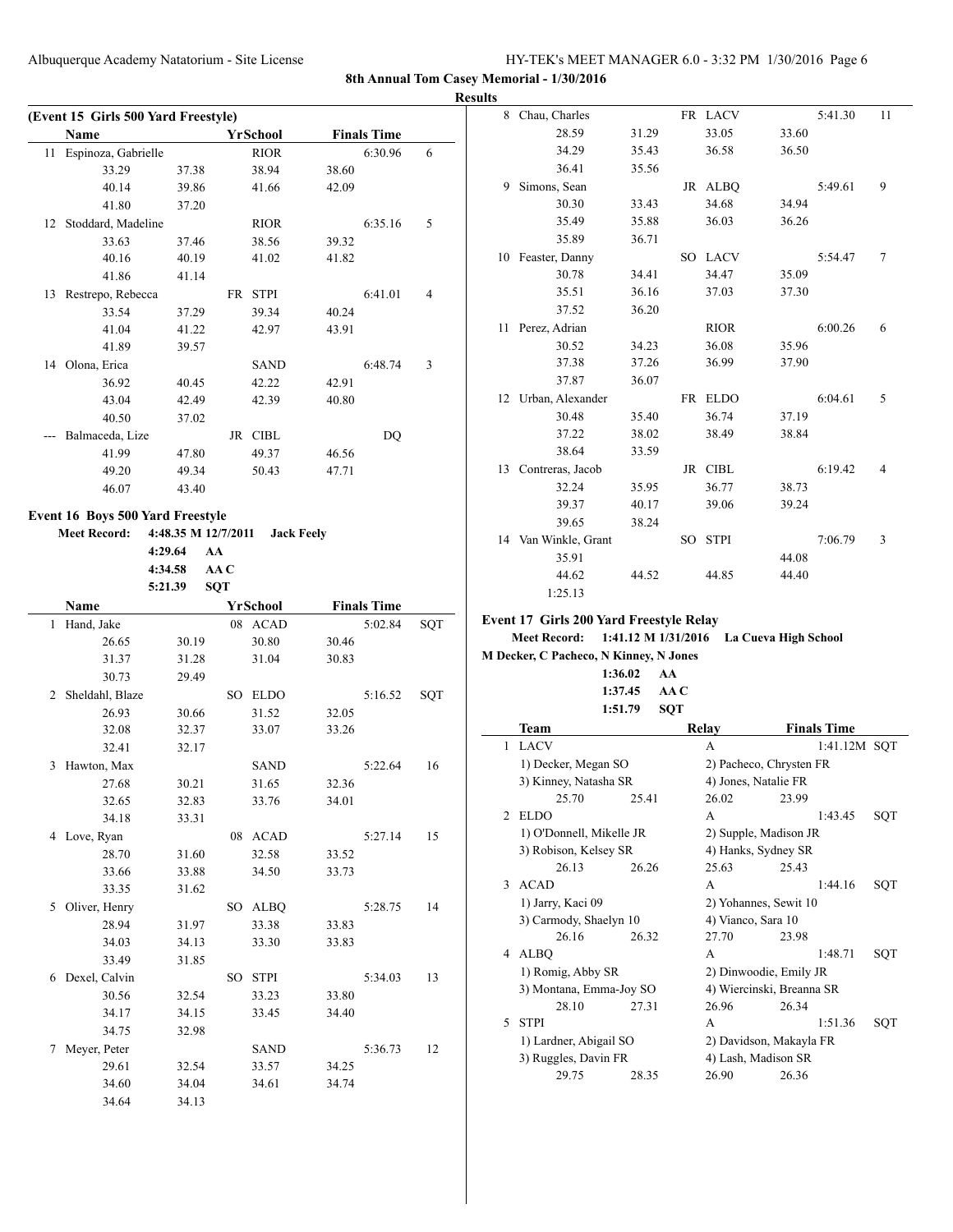Albuquerque Academy Natatorium - Site License HY-TEK's MEET MANAGER 6.0 - 3:32 PM 1/30/2016 Page 7

**8th Annual Tom Casey Memorial - 1/30/2016**

#### **Results**

| (Event 17 Girls 200 Yard Freestyle Relay) |                                                |                       |                               |     |  |
|-------------------------------------------|------------------------------------------------|-----------------------|-------------------------------|-----|--|
|                                           | Team                                           | Relay                 | <b>Finals Time</b>            |     |  |
| 6                                         | <b>CIBL</b>                                    | A                     | 1:51.46                       | SQT |  |
|                                           | 1) Stucker, Kayleah SR                         | 2) Cordray, Alexa FR  |                               |     |  |
|                                           | 3) Cotter, Ainsley SR                          |                       | 4) Duckett, Hannah SR         |     |  |
|                                           | 28.36<br>28.74                                 | 27.72                 | 26.64                         |     |  |
| 7                                         | <b>ALBQ</b>                                    | B                     | 1:54.24                       | 24  |  |
|                                           | 1) Adams, Isabella FR                          | 2) Lopez, Ariana SR   |                               |     |  |
|                                           | 3) Miller, Ava FR                              | 4) Baird, Lauren JR   |                               |     |  |
|                                           | 28.67<br>28.54                                 | 28.50                 | 28.53                         |     |  |
| 8                                         | <b>RIOR</b>                                    | A                     | 1:54.27                       | 22  |  |
|                                           | 1) Burke, Michelle                             | 2) Boyer, Alexis      |                               |     |  |
|                                           | 3) Espinoza, Gabrielle                         | 4) Tafoya, Jordin     |                               |     |  |
|                                           | 27.51<br>30.72                                 | 28.70                 | 27.34                         |     |  |
| 9                                         | <b>ACAD</b>                                    | B                     | 1:55.23                       | 18  |  |
|                                           | 1) McCormick, Rachel 12                        | 2) Gardner, Jadyn 09  |                               |     |  |
|                                           | 3) Emerson, Julia 12                           | 4) Collins, Isabel 10 |                               |     |  |
|                                           | 30.21<br>28.12                                 | 28.88                 | 28.02                         |     |  |
| 10                                        | <b>ELDO</b>                                    | B                     | 1:58.10                       | 14  |  |
|                                           | 1) Davis, Audrey FR                            |                       | 2) Debevec, Carly FR          |     |  |
|                                           | 3) Shoup, Emily JR                             | 4) Rule, Gwenny SO    |                               |     |  |
|                                           | 31.51<br>27.14                                 | 29.65                 | 29.80                         |     |  |
| 11                                        | LACV                                           | B                     | 1:59.21                       | 12  |  |
|                                           | 1) Jones, Leah SO                              |                       | 2) Anderson, Jennifer JR      |     |  |
|                                           | 3) Bernhart, Hannah JR                         |                       | 4) O'Brien, Megan JR          |     |  |
|                                           | 27.06<br>30.84                                 | 29.88                 | 31.43                         |     |  |
| 12                                        | <b>SAND</b>                                    | B                     | 2:01.32                       | 10  |  |
|                                           | 1) O'Toole, Madison                            | 2) Rosales, Elena     |                               |     |  |
|                                           | 3) Seaver, Emily                               | 4) Muggins, Tyra      |                               |     |  |
|                                           | 28.91<br>29.60                                 | 30.06                 | 32.75                         |     |  |
| 13                                        | <b>SAND</b>                                    | A                     | 2:01.98                       | 8   |  |
|                                           | 1) Williams, Aya                               |                       | 2) Dorough, Gabriella         |     |  |
|                                           | 3) Haynes, Katie<br>28.20                      | 4) Rose, Lydia        |                               |     |  |
| 14                                        | 38.17<br><b>STPI</b>                           | 25.85<br>B            | 29.76<br>2:02.48              | 6   |  |
|                                           |                                                | 2) Deakin, Emily SO   |                               |     |  |
|                                           | 1) Rossiter, Kaitlin FR<br>3) Melloy, Grace SO |                       | 4) Gonzales-Stokes, Kulani SR |     |  |
|                                           | 30.41<br>29.72                                 | 32.46                 | 29.89                         |     |  |
| 15                                        | <b>RIOR</b>                                    | B                     | 2:08.16                       | 4   |  |
|                                           | 1) Tafoya, Faith                               | 2) Butler, Taylor     |                               |     |  |
|                                           | 3) Tolley, Kayleigh                            | 4) Freund, Alyssa     |                               |     |  |
|                                           | 31.43<br>30.54                                 | 35.03                 | 31.16                         |     |  |
| 16                                        | <b>CIBL</b>                                    | B                     | 2:25.87                       | 2   |  |
|                                           | 1) Gebe, Alisha FR                             |                       | 2) Martinez, Shelby FR        |     |  |
|                                           | 3) Gonzalez, Sophia FR                         |                       | 4) Aguilar, Gabrielle FR      |     |  |
|                                           | 37.14<br>29.86                                 | 49.90                 | 28.97                         |     |  |
|                                           |                                                |                       |                               |     |  |
|                                           | <b>Event 18 Boys 200 Yard Freestyle Relay</b>  |                       |                               |     |  |
|                                           | <b>Meet Record:</b><br>1:27.99 M 2/1/2015      | Academy               |                               |     |  |
|                                           | A Kim, J Hou, R Min, S Theiler                 |                       |                               |     |  |
|                                           | 1:25.05<br>AA<br>1:26.40                       | AA C                  |                               |     |  |
|                                           | 1:41.59                                        | <b>SQT</b>            |                               |     |  |
|                                           | Team                                           | Relay                 | <b>Finals Time</b>            |     |  |
| 1                                         | <b>ACAD</b>                                    | А                     | 1:33.76                       | SQT |  |
|                                           | 1) Fricke, David 11                            | 2) Lee, Jordan 11     |                               |     |  |
|                                           | 3) Hill, Aaron 09                              | 4) Jahner, Sean 10    |                               |     |  |
|                                           | 24.15<br>23.12                                 | 23.52                 | 22.97                         |     |  |
|                                           |                                                |                       |                               |     |  |

| 2  | ALBQ                   |       | А                         |       | 1:34.24 | SQT |
|----|------------------------|-------|---------------------------|-------|---------|-----|
|    | 1) Oliver, Tobias SR   |       | 2) Montoya, Demetrius SO  |       |         |     |
|    | 3) Burton, Milo SO     |       | 4) Slota, Evan SR         |       |         |     |
|    | 24.46                  | 24.19 | 23.53                     | 22.06 |         |     |
| 3  | <b>LACV</b>            |       | А                         |       | 1:34.48 | SQT |
|    | 1) Iglesias, Alvaro SO |       | 2) Kim, Will JR           |       |         |     |
|    | 3) Eck, Matthew SO     |       | 4) Hudgens, Sam SR        |       |         |     |
|    | 23.97                  | 23.29 | 23.41                     | 23.81 |         |     |
| 4  | <b>ELDO</b>            |       | B                         |       | 1:36.39 | SQT |
|    | 1) Thibodeau, Tyler SO |       | 2) Sheldahl, Blaze SO     |       |         |     |
|    | 3) Urban, Alexander FR |       | 4) Ellis, Logan SO        |       |         |     |
|    | 24.08                  | 23.42 | 26.18                     | 22.71 |         |     |
| 5  | <b>ACAD</b>            |       | B                         |       | 1:37.54 | SQT |
|    | 1) Buttner, Jordan 11  |       | 2) Berry, Henry 10        |       |         |     |
|    | 3) Bayliyev, Ruslan 09 |       | 4) Larson, Thor 11        |       |         |     |
|    | 24.45                  | 24.53 | 23.99                     | 24.57 |         |     |
| 6  | <b>STPI</b>            |       | А                         |       | 1:38.63 | SQT |
|    | 1) Hausner, Angelo SR  |       | 2) Atkins, Ryan JR        |       |         |     |
|    | 3) Baca, Joseph JR     |       | 4) Christman, Nick SR     |       |         |     |
|    | 24.80                  | 25.72 | 25.92                     | 22.19 |         |     |
| 7  | <b>CIBL</b>            |       | А                         |       | 1:39.55 | SQT |
|    | 1) Duckett, Stephen SO |       | 2) Jones, Peter FR        |       |         |     |
|    | 3) Gallegos, Aidan FR  |       | 4) Wheatstine, Cameron SR |       |         |     |
|    | 24.43                  | 25.53 | 24.13                     | 25.46 |         |     |
| 8  | <b>ALBQ</b>            |       | B                         |       | 1:40.42 | SQT |
|    | 1) Oliver, Henry SO    |       | 2) Naranjo, Eduardo SR    |       |         |     |
|    | 3) Pino, Liam SO       |       | 4) Zamora, James FR       |       |         |     |
|    | 25.56                  | 25.56 | 24.57                     | 24.73 |         |     |
| 9  | <b>LACV</b>            |       | B                         |       | 1:47.62 | 18  |
|    | 1) Lopez, Tyler SO     |       | 2) Patel, Hrithik SO      |       |         |     |
|    | 3) Jeung, Randy SO     |       | 4) Watson, Anders SO      |       |         |     |
|    | 23.45                  | 28.42 | 27.76                     | 27.99 |         |     |
| 10 | <b>STPI</b>            |       | B                         |       | 1:48.92 | 14  |
|    | 1) DePrest, Nick SO    |       | 2) Salas, Thomas JR       |       |         |     |
|    | 3) Coe, Ryan SR        |       | 4) Dexel, Calvin SO       |       |         |     |
|    | 27.23                  | 27.15 | 27.49                     | 27.05 |         |     |
| 11 | <b>SAND</b>            |       | А                         |       | 1:49.95 | 12  |
|    | 1) Hawton, Patrick     |       | 2) Fortin, Aaron          |       |         |     |
|    | 3) Higgins, Jacob      |       | 4) McNellis, Connor       |       |         |     |
|    | 23.87                  | 27.19 | 29.73                     | 29.16 |         |     |
| 12 | <b>RIOR</b>            |       | A                         |       | 1:53.78 | 10  |
|    | 1) Lopez, Luca         |       | 2) Byndas, John           |       |         |     |
|    | 3) Campos, Noah        |       | 4) Perez, Adrian          |       |         |     |
|    | 27.58                  | 29.37 | 29.84                     | 26.99 |         |     |
| 13 | <b>SAND</b>            |       | B                         |       | 1:54.24 | 8   |
|    | 1) Martinez, Kyle      |       | 2) Martinez, Armand       |       |         |     |
|    | 3) Ojeda, Christian    |       | 4) Ramirez, Abraham       |       |         |     |
|    | 27.75                  | 29.47 | 29.15                     | 27.87 |         |     |
|    | ELDO                   |       | А                         |       | DQ      |     |
|    | 1) Gullick, Hank SR    |       | 2) Harden, Brandon JR     |       |         |     |
|    | 3) Johannes, Seth SR   |       | 4) Waterman, Benjanin SO  |       |         |     |
|    | 22.73                  | 22.63 | 25.94                     | 21.11 |         |     |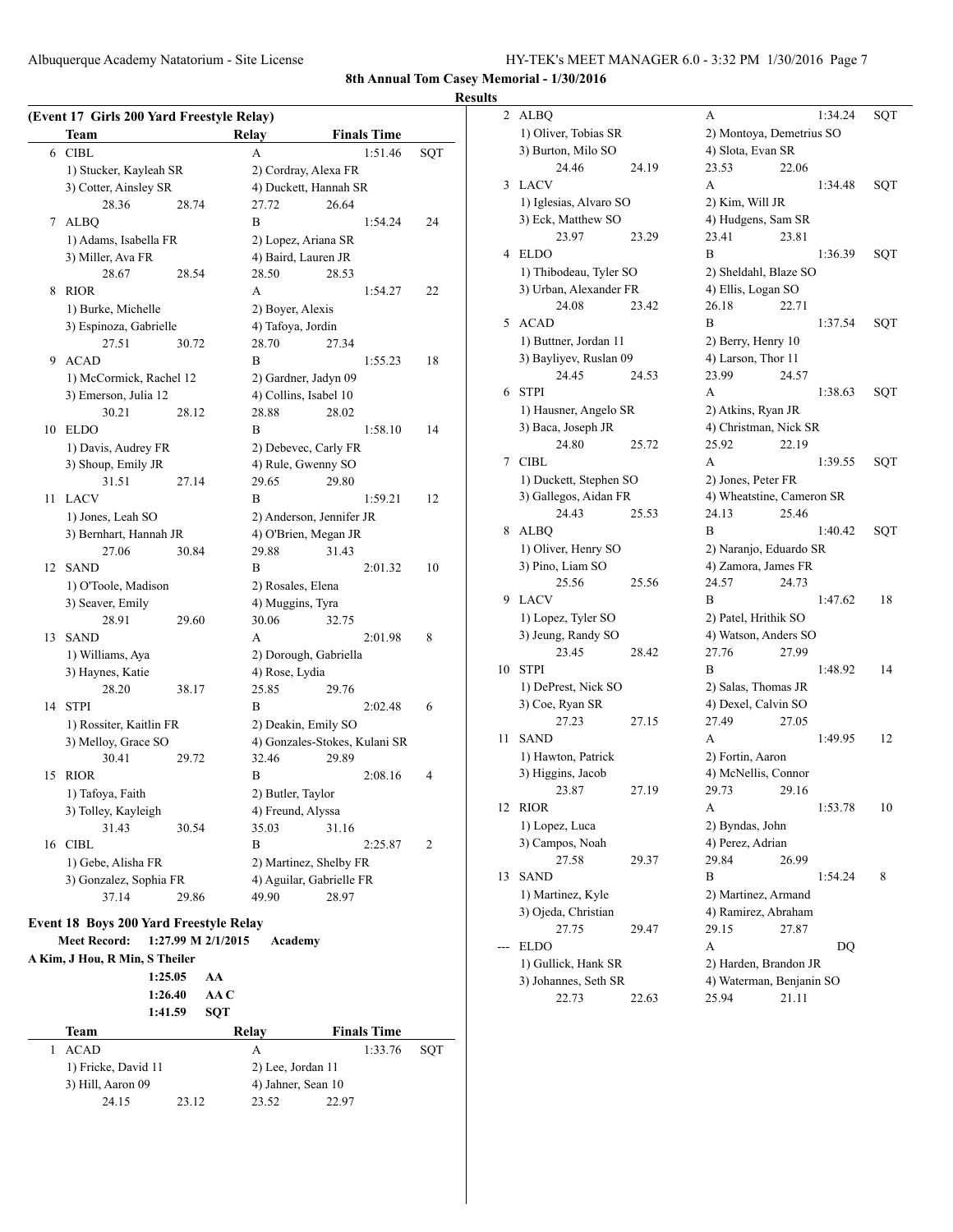**Results**

|    | <b>Event 19 Girls 100 Yard Backstroke</b><br><b>Meet Record:</b> |          | 56.96 M 12/7/2011 |             | Anika Apostalon    |     |
|----|------------------------------------------------------------------|----------|-------------------|-------------|--------------------|-----|
|    |                                                                  | 55.31    | AA                |             |                    |     |
|    |                                                                  | 56.51    | AA C              |             |                    |     |
|    |                                                                  |          |                   |             |                    |     |
|    |                                                                  | 1:05.29  | <b>SQT</b>        |             |                    |     |
|    | Name                                                             |          |                   | YrSchool    | <b>Finals Time</b> |     |
| 1  | Tscherne, Jazmine                                                |          |                   | <b>RIOR</b> | 1:03.25            | SQT |
|    | 30.42                                                            | 32.83    |                   |             |                    |     |
| 2  | Sun, Rosa                                                        |          |                   | 11 ACAD     | 1:04.34            | SQT |
|    | 30.47                                                            | 33.87    |                   |             |                    |     |
| 3  | Jarry, Kaci                                                      |          | 09                | ACAD        | 1:06.57            | 16  |
|    | 32.11                                                            | 34.46    |                   |             |                    |     |
| 4  | Montoya, Briana                                                  |          |                   | FR LACV     | 1:06.68            | 15  |
|    | 31.82                                                            | 34.86    |                   |             |                    |     |
|    |                                                                  |          |                   |             |                    |     |
| 5  | Sandoval, Eliana                                                 |          |                   | SO LACV     | 1:06.79            | 14  |
|    | 32.49                                                            | 34.30    |                   |             |                    |     |
| 6  | Adams, Isabella                                                  |          |                   | FR ALBQ     | 1:07.21            | 13  |
|    | 32.32                                                            | 34.89    |                   |             |                    |     |
| 7  | Montana, Emma-Joy                                                |          | SO                | <b>ALBQ</b> | 1:07.38            | 12  |
|    | 32.55                                                            | 34.83    |                   |             |                    |     |
| 8  | Wright, Amoreena                                                 |          |                   | SAND        | 1:07.88            | 11  |
|    | 33.09                                                            | 34.79    |                   |             |                    |     |
| 9  | Rice, Kimiko                                                     |          |                   | <b>RIOR</b> | 1:09.28            | 9   |
|    |                                                                  |          |                   |             |                    |     |
|    | 33.76                                                            | 35.52    |                   |             |                    |     |
| 10 | Jehle, Lauren                                                    |          |                   | SR ELDO     | 1:09.98            | 7   |
|    | 34.06                                                            | 35.92    |                   |             |                    |     |
| 11 | Feudner, Jade                                                    |          |                   | FR ELDO     | 1:11.35            | 6   |
|    | 34.19                                                            | 37.16    |                   |             |                    |     |
| 12 | de la Garza, McKenna                                             |          |                   | SAND        | 1:12.47            | 5   |
|    | 35.14                                                            | 37.33    |                   |             |                    |     |
| 13 | Cordray, Alexa                                                   |          |                   | FR CIBL     | 1:14.61            | 4   |
|    | 34.88                                                            | 39.73    |                   |             |                    |     |
|    |                                                                  |          |                   |             |                    |     |
|    | 14 Puentes, Jordan                                               |          |                   | SO STPI     | 1:25.51            | 3   |
|    | 39.72                                                            | 45.79    |                   |             |                    |     |
| 15 | Gonzalez, Sophia                                                 |          |                   | FR CIBL     | 1:53.05            | 2   |
|    | 57.12                                                            | 55.93    |                   |             |                    |     |
|    |                                                                  |          |                   |             |                    |     |
|    | Event 20 Boys 100 Yard Backstroke                                |          |                   |             |                    |     |
|    | <b>Meet Record:</b>                                              |          | 50.83 M 2/2/2014  |             | <b>Anthony Kim</b> |     |
|    |                                                                  | 49.85 AA |                   |             |                    |     |
|    |                                                                  | 51.13    | AA C              |             |                    |     |
|    |                                                                  | 58.99    | SQT               |             |                    |     |
|    | <b>Name</b>                                                      |          |                   | YrSchool    | <b>Finals Time</b> |     |
| 1  | Conley, Ian                                                      |          | 11                | ACAD        | 53.90              | SQT |
|    | 26.38                                                            | 27.52    |                   |             |                    |     |
| 2  | Medley, Trinity                                                  |          |                   | <b>RIOR</b> | 55.59              | SQT |
|    |                                                                  |          |                   |             |                    |     |
|    | 27.23                                                            | 28.36    |                   |             |                    |     |
| 3  | Hsu, Ryu                                                         |          | 12                | <b>ACAD</b> | 56.99              | SQT |
|    | 27.74                                                            | 29.25    |                   |             |                    |     |
| 4  | Moffett, Lee                                                     |          |                   | <b>SAND</b> | 57.99              | SQT |
|    | 28.11                                                            | 29.88    |                   |             |                    |     |
| 5  | Holler, Pierce                                                   |          |                   | FR ALBQ     | 58.16              | SQT |
|    | 28.90                                                            | 29.26    |                   |             |                    |     |
| 6  | Eck, Matthew                                                     |          | SO                | <b>LACV</b> | 59.30              | 13  |
|    | 28.85                                                            | 30.45    |                   |             |                    |     |
|    |                                                                  |          |                   | <b>SAND</b> |                    |     |
| 7  | Cecco, Joe                                                       |          |                   |             | 59.35              | 12  |
|    | 28.76                                                            | 30.59    |                   |             |                    |     |

| 8   | Lopez, Tyler                                |         |            | SO LACV                              | 59.72              | 11  |
|-----|---------------------------------------------|---------|------------|--------------------------------------|--------------------|-----|
|     | 29.40                                       | 30.32   |            |                                      |                    |     |
| 9   | Burton, Milo                                |         |            | SO ALBQ                              | 1:00.00            | 9   |
|     | 29.74                                       | 30.26   |            |                                      |                    |     |
| 10  | Jordan, Spencer                             |         |            | JR ELDO                              | 1:00.65            | 7   |
|     | 29.23                                       | 31.42   |            |                                      |                    |     |
| 11  | Strack, Otto                                |         |            | FR ELDO                              | 1:09.05            | 6   |
|     | 34.11                                       |         |            |                                      |                    |     |
|     |                                             | 34.94   |            |                                      |                    |     |
|     | 12 Jones, Peter                             |         |            | FR CIBL                              | 1:09.23            | 5   |
|     | 33.82                                       | 35.41   |            |                                      |                    |     |
|     | 13 Nowlin, Jacob                            |         |            | SO CIBL                              | 1:13.28            | 4   |
|     | 35.90                                       | 37.38   |            |                                      |                    |     |
|     | 14 Byndas, John                             |         |            | <b>RIOR</b>                          | 1:14.24            | 3   |
|     | 36.70                                       | 37.54   |            |                                      |                    |     |
|     | 15 Lynch, Jacob                             |         |            | JR STPI                              | 1:25.74            | 2   |
|     | 16 Sedillo, Izaiah                          |         |            | SO STPI                              | 1:31.67            | 1   |
|     | 43.83                                       | 47.84   |            |                                      |                    |     |
|     |                                             |         |            |                                      |                    |     |
|     | <b>Event 21 Girls 100 Yard Breaststroke</b> |         |            |                                      |                    |     |
|     | <b>Meet Record:</b>                         |         |            | 1:08.00 M 12/10/2009 Madison Bridges |                    |     |
|     |                                             | 1:03.22 | AA         |                                      |                    |     |
|     |                                             | 1:04.66 | AAC        |                                      |                    |     |
|     |                                             | 1:14.29 | <b>SQT</b> |                                      |                    |     |
|     | Name                                        |         |            | YrSchool                             | <b>Finals Time</b> |     |
| 1   | Yohannes, Sewit                             |         |            | 10 ACAD                              | 1:11.40            | SQT |
|     | 33.81                                       | 37.59   |            |                                      |                    |     |
| 2   | Tafoya, Jordin                              |         |            | <b>RIOR</b>                          | 1:12.25            | SQT |
|     | 34.07                                       | 38.18   |            |                                      |                    |     |
|     | 3 Key, Amanda                               |         |            | SAND                                 | 1:12.50            | SQT |
|     | 34.73                                       | 37.77   |            |                                      |                    |     |
|     | 4 Smart, Emily                              |         |            | SO LACV                              | 1:14.04            | SQT |
|     | 35.10                                       | 38.94   |            |                                      |                    |     |
| 5   | Dinwoodie, Emily                            |         | JR         | ALBQ                                 | 1:15.13            | 14  |
|     |                                             |         |            |                                      |                    |     |
|     | 35.88                                       | 39.25   |            |                                      |                    |     |
|     | 6 Butterfield, Alli                         |         |            | JR ELDO                              | 1:15.89            | 13  |
|     | 36.20                                       | 39.69   |            |                                      |                    |     |
|     | 7 Grace, Daniel Hannah                      |         |            | SR LACV                              | 1:16.03            | 12  |
|     | 36.17                                       | 39.86   |            |                                      |                    |     |
| 8   | Burrell, Ainsley                            |         |            | <b>SAND</b>                          | 1:19.11            | 11  |
|     | 36.88                                       | 42.23   |            |                                      |                    |     |
|     | 9 Zellers, Raven                            |         |            | JR ALBQ                              | 1:21.89            | 9   |
|     | 39.34                                       | 42.55   |            |                                      |                    |     |
| 10  | Wickstrom, Lily                             |         |            | SO ELDO                              | 1:22.52            | 7   |
|     | 38.76                                       | 43.76   |            |                                      |                    |     |
| 11  | Sommers, Lila                               |         |            | 12 ACAD                              | 1:22.53            | 6   |
|     | 39.12                                       | 43.41   |            |                                      |                    |     |
| 12  | Gonzales-Stokes, Kulani                     |         |            | SR STPI                              | 1:30.06            | 5   |
|     | 42.45                                       | 47.61   |            |                                      |                    |     |
| 13  | Rossiter, Kaitlin                           |         | FR         | STPI                                 | 1:32.65            | 4   |
|     | 44.32                                       | 48.33   |            |                                      |                    |     |
| 14  | Martinez, Shelby                            |         |            | FR CIBL                              | 2:01.24            | 3   |
|     | 56.61                                       | 1:04.63 |            |                                      |                    |     |
| --- | Stoddard, Madeline                          |         |            | <b>RIOR</b>                          | <b>DQ</b>          |     |
|     | 37.87                                       | 42.79   |            |                                      |                    |     |
|     | Schmitt, Lauren                             |         |            | JR CIBL                              | DQ                 |     |
|     | 53.63                                       | 1:02.68 |            |                                      |                    |     |
|     |                                             |         |            |                                      |                    |     |
|     |                                             |         |            |                                      |                    |     |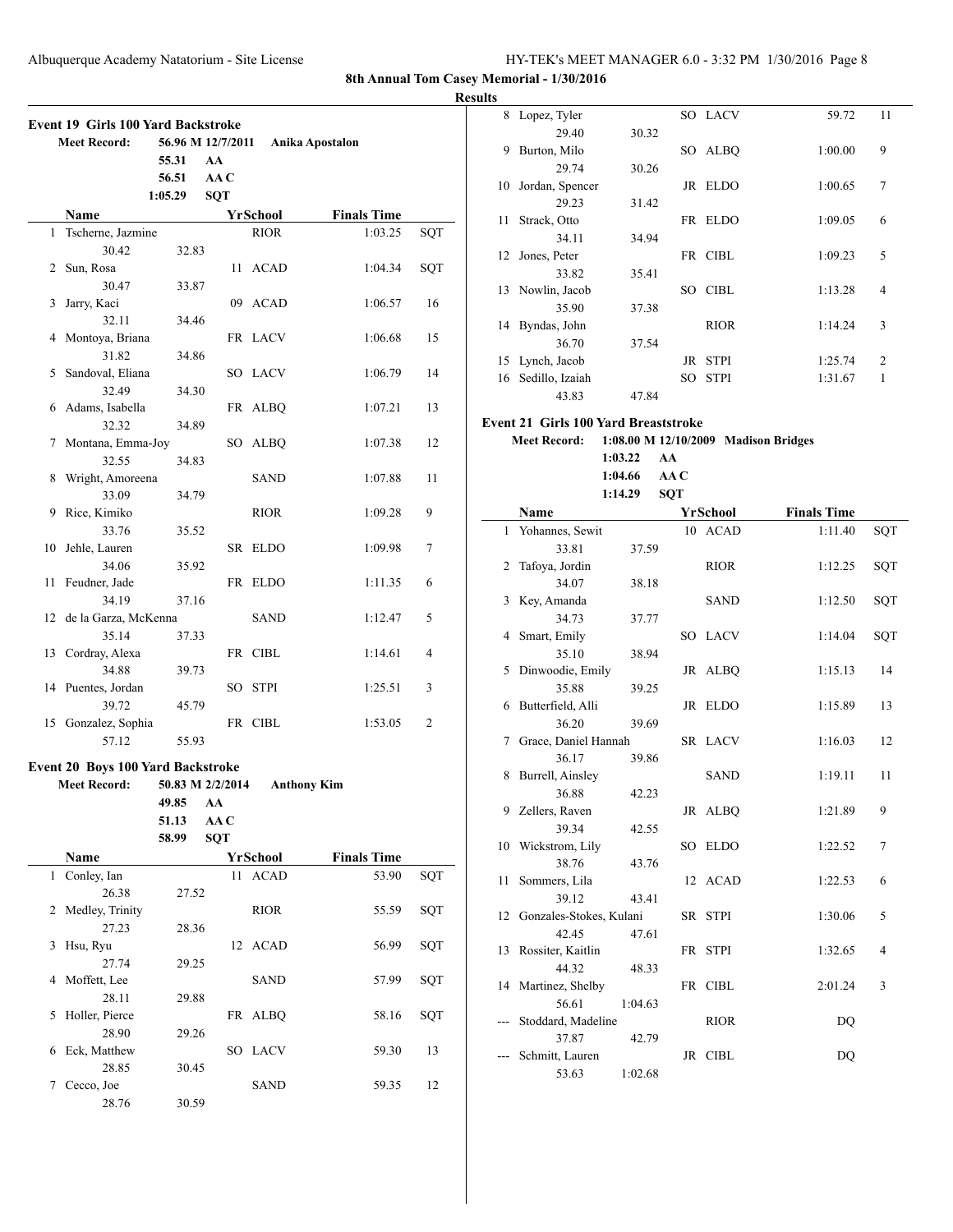| HY-TEK's MEET MANAGER 6.0 - 3:32 PM 1/30/2016 Page 9 |  |  |  |
|------------------------------------------------------|--|--|--|
|------------------------------------------------------|--|--|--|

**Results**

| <b>Meet Record:</b><br>59.78 M 2/2/2014<br><b>Edgar Melchor</b><br>56.25<br>AA<br>AA C<br>57.49<br>1:07.69<br><b>SQT</b><br>Name<br><b>Finals Time</b><br>YrSchool<br>11 ACAD<br>Lee, Jordan<br>1:03.35<br>1<br>29.33<br>34.02<br>Berry, Henry<br>10 ACAD<br>1:05.23<br>2<br>30.56<br>34.67<br>McLaughlin, Sean<br>SAND<br>1:05.52<br>3<br>30.18<br>35.34<br>4<br>Decker, Logan<br>JR LACV<br>1:07.84<br>31.88<br>35.96<br>Seaver, Ethan<br>5<br>SAND<br>1:08.31<br>32.14<br>36.17<br>Mohns, Aiden<br>FR ELDO<br>1:08.76<br>6<br>31.50<br>37.26<br>Ozakyol, Ellis<br>SR ELDO<br>7<br>1:09.03<br>32.15<br>36.88<br>Perez, Michael<br><b>RIOR</b><br>1:09.76<br>8<br>32.52<br>37.24<br>Oliver, Tobias<br>9<br>SR ALBQ<br>1:10.23<br>33.39<br>36.84<br>10<br>Simons, Sean<br>JR ALBQ<br>1:12.11<br>34.39<br>37.72<br><b>RIOR</b><br>11<br>Lau, Evan<br>1:13.73<br>34.36<br>39.37<br>Howard, Noah<br>12<br>SO<br><b>STPI</b><br>1:16.33<br>36.60<br>39.73<br>Elden, Nathan<br>13<br>SO LACV<br>1:18.23<br>36.73<br>41.50<br>Salas, Thomas<br>14<br>JR STPI<br>1:20.34<br>38.77<br>41.57<br>Wheatstine, Cameron<br>SR CIBL<br>15<br>1:26.23<br>39.80<br>46.43<br>16 Vaughn, Estevan<br>SR CIBL<br>1:29.04 | SQT<br>SQT<br>SQT<br>15<br>14<br>13<br>12<br>11<br>9<br>7<br>6 |
|------------------------------------------------------------------------------------------------------------------------------------------------------------------------------------------------------------------------------------------------------------------------------------------------------------------------------------------------------------------------------------------------------------------------------------------------------------------------------------------------------------------------------------------------------------------------------------------------------------------------------------------------------------------------------------------------------------------------------------------------------------------------------------------------------------------------------------------------------------------------------------------------------------------------------------------------------------------------------------------------------------------------------------------------------------------------------------------------------------------------------------------------------------------------------------------------------|----------------------------------------------------------------|
|                                                                                                                                                                                                                                                                                                                                                                                                                                                                                                                                                                                                                                                                                                                                                                                                                                                                                                                                                                                                                                                                                                                                                                                                      |                                                                |
|                                                                                                                                                                                                                                                                                                                                                                                                                                                                                                                                                                                                                                                                                                                                                                                                                                                                                                                                                                                                                                                                                                                                                                                                      |                                                                |
|                                                                                                                                                                                                                                                                                                                                                                                                                                                                                                                                                                                                                                                                                                                                                                                                                                                                                                                                                                                                                                                                                                                                                                                                      |                                                                |
|                                                                                                                                                                                                                                                                                                                                                                                                                                                                                                                                                                                                                                                                                                                                                                                                                                                                                                                                                                                                                                                                                                                                                                                                      |                                                                |
|                                                                                                                                                                                                                                                                                                                                                                                                                                                                                                                                                                                                                                                                                                                                                                                                                                                                                                                                                                                                                                                                                                                                                                                                      |                                                                |
|                                                                                                                                                                                                                                                                                                                                                                                                                                                                                                                                                                                                                                                                                                                                                                                                                                                                                                                                                                                                                                                                                                                                                                                                      |                                                                |
|                                                                                                                                                                                                                                                                                                                                                                                                                                                                                                                                                                                                                                                                                                                                                                                                                                                                                                                                                                                                                                                                                                                                                                                                      |                                                                |
|                                                                                                                                                                                                                                                                                                                                                                                                                                                                                                                                                                                                                                                                                                                                                                                                                                                                                                                                                                                                                                                                                                                                                                                                      |                                                                |
|                                                                                                                                                                                                                                                                                                                                                                                                                                                                                                                                                                                                                                                                                                                                                                                                                                                                                                                                                                                                                                                                                                                                                                                                      |                                                                |
|                                                                                                                                                                                                                                                                                                                                                                                                                                                                                                                                                                                                                                                                                                                                                                                                                                                                                                                                                                                                                                                                                                                                                                                                      |                                                                |
|                                                                                                                                                                                                                                                                                                                                                                                                                                                                                                                                                                                                                                                                                                                                                                                                                                                                                                                                                                                                                                                                                                                                                                                                      |                                                                |
|                                                                                                                                                                                                                                                                                                                                                                                                                                                                                                                                                                                                                                                                                                                                                                                                                                                                                                                                                                                                                                                                                                                                                                                                      |                                                                |
|                                                                                                                                                                                                                                                                                                                                                                                                                                                                                                                                                                                                                                                                                                                                                                                                                                                                                                                                                                                                                                                                                                                                                                                                      |                                                                |
|                                                                                                                                                                                                                                                                                                                                                                                                                                                                                                                                                                                                                                                                                                                                                                                                                                                                                                                                                                                                                                                                                                                                                                                                      |                                                                |
|                                                                                                                                                                                                                                                                                                                                                                                                                                                                                                                                                                                                                                                                                                                                                                                                                                                                                                                                                                                                                                                                                                                                                                                                      |                                                                |
|                                                                                                                                                                                                                                                                                                                                                                                                                                                                                                                                                                                                                                                                                                                                                                                                                                                                                                                                                                                                                                                                                                                                                                                                      |                                                                |
|                                                                                                                                                                                                                                                                                                                                                                                                                                                                                                                                                                                                                                                                                                                                                                                                                                                                                                                                                                                                                                                                                                                                                                                                      |                                                                |
|                                                                                                                                                                                                                                                                                                                                                                                                                                                                                                                                                                                                                                                                                                                                                                                                                                                                                                                                                                                                                                                                                                                                                                                                      |                                                                |
|                                                                                                                                                                                                                                                                                                                                                                                                                                                                                                                                                                                                                                                                                                                                                                                                                                                                                                                                                                                                                                                                                                                                                                                                      |                                                                |
|                                                                                                                                                                                                                                                                                                                                                                                                                                                                                                                                                                                                                                                                                                                                                                                                                                                                                                                                                                                                                                                                                                                                                                                                      |                                                                |
|                                                                                                                                                                                                                                                                                                                                                                                                                                                                                                                                                                                                                                                                                                                                                                                                                                                                                                                                                                                                                                                                                                                                                                                                      |                                                                |
|                                                                                                                                                                                                                                                                                                                                                                                                                                                                                                                                                                                                                                                                                                                                                                                                                                                                                                                                                                                                                                                                                                                                                                                                      |                                                                |
|                                                                                                                                                                                                                                                                                                                                                                                                                                                                                                                                                                                                                                                                                                                                                                                                                                                                                                                                                                                                                                                                                                                                                                                                      |                                                                |
|                                                                                                                                                                                                                                                                                                                                                                                                                                                                                                                                                                                                                                                                                                                                                                                                                                                                                                                                                                                                                                                                                                                                                                                                      |                                                                |
|                                                                                                                                                                                                                                                                                                                                                                                                                                                                                                                                                                                                                                                                                                                                                                                                                                                                                                                                                                                                                                                                                                                                                                                                      |                                                                |
|                                                                                                                                                                                                                                                                                                                                                                                                                                                                                                                                                                                                                                                                                                                                                                                                                                                                                                                                                                                                                                                                                                                                                                                                      |                                                                |
|                                                                                                                                                                                                                                                                                                                                                                                                                                                                                                                                                                                                                                                                                                                                                                                                                                                                                                                                                                                                                                                                                                                                                                                                      |                                                                |
|                                                                                                                                                                                                                                                                                                                                                                                                                                                                                                                                                                                                                                                                                                                                                                                                                                                                                                                                                                                                                                                                                                                                                                                                      |                                                                |
|                                                                                                                                                                                                                                                                                                                                                                                                                                                                                                                                                                                                                                                                                                                                                                                                                                                                                                                                                                                                                                                                                                                                                                                                      | 5                                                              |
|                                                                                                                                                                                                                                                                                                                                                                                                                                                                                                                                                                                                                                                                                                                                                                                                                                                                                                                                                                                                                                                                                                                                                                                                      |                                                                |
|                                                                                                                                                                                                                                                                                                                                                                                                                                                                                                                                                                                                                                                                                                                                                                                                                                                                                                                                                                                                                                                                                                                                                                                                      | 4                                                              |
|                                                                                                                                                                                                                                                                                                                                                                                                                                                                                                                                                                                                                                                                                                                                                                                                                                                                                                                                                                                                                                                                                                                                                                                                      |                                                                |
|                                                                                                                                                                                                                                                                                                                                                                                                                                                                                                                                                                                                                                                                                                                                                                                                                                                                                                                                                                                                                                                                                                                                                                                                      | 3                                                              |
|                                                                                                                                                                                                                                                                                                                                                                                                                                                                                                                                                                                                                                                                                                                                                                                                                                                                                                                                                                                                                                                                                                                                                                                                      |                                                                |
|                                                                                                                                                                                                                                                                                                                                                                                                                                                                                                                                                                                                                                                                                                                                                                                                                                                                                                                                                                                                                                                                                                                                                                                                      | 2                                                              |
|                                                                                                                                                                                                                                                                                                                                                                                                                                                                                                                                                                                                                                                                                                                                                                                                                                                                                                                                                                                                                                                                                                                                                                                                      |                                                                |
|                                                                                                                                                                                                                                                                                                                                                                                                                                                                                                                                                                                                                                                                                                                                                                                                                                                                                                                                                                                                                                                                                                                                                                                                      | 1                                                              |
| 43.06                                                                                                                                                                                                                                                                                                                                                                                                                                                                                                                                                                                                                                                                                                                                                                                                                                                                                                                                                                                                                                                                                                                                                                                                |                                                                |
| 45.98                                                                                                                                                                                                                                                                                                                                                                                                                                                                                                                                                                                                                                                                                                                                                                                                                                                                                                                                                                                                                                                                                                                                                                                                |                                                                |
| Event 23 Girls 400 Yard Freestyle Relay                                                                                                                                                                                                                                                                                                                                                                                                                                                                                                                                                                                                                                                                                                                                                                                                                                                                                                                                                                                                                                                                                                                                                              |                                                                |
| 3:41.72 M 12/8/2010<br><b>Meet Record:</b><br><b>Albuquerque Academy</b>                                                                                                                                                                                                                                                                                                                                                                                                                                                                                                                                                                                                                                                                                                                                                                                                                                                                                                                                                                                                                                                                                                                             |                                                                |
| G St. John, M Howell, L Davis, A Apostalon                                                                                                                                                                                                                                                                                                                                                                                                                                                                                                                                                                                                                                                                                                                                                                                                                                                                                                                                                                                                                                                                                                                                                           |                                                                |
| 3:28.71<br>AA                                                                                                                                                                                                                                                                                                                                                                                                                                                                                                                                                                                                                                                                                                                                                                                                                                                                                                                                                                                                                                                                                                                                                                                        |                                                                |
| 3:32.15<br>AA C                                                                                                                                                                                                                                                                                                                                                                                                                                                                                                                                                                                                                                                                                                                                                                                                                                                                                                                                                                                                                                                                                                                                                                                      |                                                                |
| <b>SQT</b><br>4:11.39                                                                                                                                                                                                                                                                                                                                                                                                                                                                                                                                                                                                                                                                                                                                                                                                                                                                                                                                                                                                                                                                                                                                                                                |                                                                |
| <b>Finals Time</b><br>Team<br>Relay                                                                                                                                                                                                                                                                                                                                                                                                                                                                                                                                                                                                                                                                                                                                                                                                                                                                                                                                                                                                                                                                                                                                                                  |                                                                |
| <b>LACV</b><br>1<br>A<br>3:42.21                                                                                                                                                                                                                                                                                                                                                                                                                                                                                                                                                                                                                                                                                                                                                                                                                                                                                                                                                                                                                                                                                                                                                                     | SOT                                                            |
| 1) Decker, Megan SO<br>2) Grenemyer, Hannah FR                                                                                                                                                                                                                                                                                                                                                                                                                                                                                                                                                                                                                                                                                                                                                                                                                                                                                                                                                                                                                                                                                                                                                       |                                                                |
| 3) Pacheco, Chrysten FR<br>4) Jones, Natalie FR                                                                                                                                                                                                                                                                                                                                                                                                                                                                                                                                                                                                                                                                                                                                                                                                                                                                                                                                                                                                                                                                                                                                                      |                                                                |
| 26.30<br>54.01<br>26.82<br>57.05                                                                                                                                                                                                                                                                                                                                                                                                                                                                                                                                                                                                                                                                                                                                                                                                                                                                                                                                                                                                                                                                                                                                                                     |                                                                |
| 55.59<br>26.23<br>55.56<br>26.43                                                                                                                                                                                                                                                                                                                                                                                                                                                                                                                                                                                                                                                                                                                                                                                                                                                                                                                                                                                                                                                                                                                                                                     |                                                                |
| A<br>2<br><b>ALBQ</b><br>3:55.16                                                                                                                                                                                                                                                                                                                                                                                                                                                                                                                                                                                                                                                                                                                                                                                                                                                                                                                                                                                                                                                                                                                                                                     |                                                                |
|                                                                                                                                                                                                                                                                                                                                                                                                                                                                                                                                                                                                                                                                                                                                                                                                                                                                                                                                                                                                                                                                                                                                                                                                      |                                                                |
| 1) Romig, Abby SR<br>2) Dinwoodie, Emily JR<br>3) Montana, Emma-Joy SO<br>4) Wiercinski, Breanna SR                                                                                                                                                                                                                                                                                                                                                                                                                                                                                                                                                                                                                                                                                                                                                                                                                                                                                                                                                                                                                                                                                                  | SQT                                                            |
|                                                                                                                                                                                                                                                                                                                                                                                                                                                                                                                                                                                                                                                                                                                                                                                                                                                                                                                                                                                                                                                                                                                                                                                                      |                                                                |
|                                                                                                                                                                                                                                                                                                                                                                                                                                                                                                                                                                                                                                                                                                                                                                                                                                                                                                                                                                                                                                                                                                                                                                                                      |                                                                |
| 28.42<br>59.81<br>28.05<br>58.44<br>28.40<br>1:01.26<br>26.97<br>55.65                                                                                                                                                                                                                                                                                                                                                                                                                                                                                                                                                                                                                                                                                                                                                                                                                                                                                                                                                                                                                                                                                                                               |                                                                |

| 3  | <b>LACV</b>                 |                  | В                   |                                                 | 3:55.77 | SQT |
|----|-----------------------------|------------------|---------------------|-------------------------------------------------|---------|-----|
|    | 1) Long, Emma FR            |                  |                     | 2) Krupiak, Taylor SO                           |         |     |
|    | 3) Fotieo, Kirsten JR       |                  |                     | 4) McCraw, Anna SO                              |         |     |
|    | 28.67                       | 59.44            | 27.94               | 58.89                                           |         |     |
|    | 27.19                       | 58.22            | 27.77               | 59.22                                           |         |     |
| 4  | <b>ACAD</b>                 |                  | A                   |                                                 | 4:01.76 | SQT |
|    | 1) Carmody, Shaelyn 10      |                  | 2) Jarry, Kaci 09   |                                                 |         |     |
|    | 3) Macfarland, Key 10       |                  | 4) Sun, Rosa 11     |                                                 |         |     |
|    | 28.59                       | 59.98            | 28.70               | 1:00.13                                         |         |     |
|    | 28.85                       | 1:00.57          | 29.28               | 1:01.08                                         |         |     |
| 5  | <b>RIOR</b>                 |                  | A                   |                                                 | 4:03.24 | SQT |
|    | 1) Rice, Kimiko             |                  |                     | 2) Tscherne, Jazmine                            |         |     |
|    | 3) Espinoza, Gabrielle      |                  | 4) Reed, Heana      |                                                 |         |     |
|    | 29.12                       | 1:00.79          | 28.65               | 1:00.20                                         |         |     |
|    | 31.43                       | 1:05.09          | 27.33               | 57.16                                           |         |     |
|    | 6 ACAD                      |                  | В                   |                                                 | 4:07.02 | SQT |
|    | 1) Emerson, Julia 12        |                  |                     | 2) Gardner, Jadyn 09                            |         |     |
|    | 3) Procell, Linda 11        |                  |                     | 4) Fonseca, Shannon 12                          |         |     |
|    | 29.10                       | 1:00.39          | 29.06               | 1:01.29                                         |         |     |
|    | 29.49                       | 1:01.45          | 30.53               | 1:03.89                                         |         |     |
| 7  | <b>ELDO</b>                 |                  | A                   |                                                 | 4:09.36 | SQT |
|    |                             |                  |                     |                                                 |         |     |
|    | 1) Strong, Hannah SO        |                  |                     | 2) Hendrex, Mackenzie FR<br>4) Feudner, Jade FR |         |     |
|    | 3) Shoup, Emily JR<br>30.16 |                  |                     |                                                 |         |     |
|    | 28.06                       | 1:02.43<br>58.95 | 29.20<br>33.15      | 1:00.12<br>1:07.86                              |         |     |
|    |                             |                  |                     |                                                 |         |     |
| 8  | <b>ALBQ</b>                 |                  | B                   |                                                 | 4:14.20 | 22  |
|    | 1) Adams, Isabella FR       |                  | 2) Miller, Ava FR   |                                                 |         |     |
|    | 3) Lopez, Ariana SR         |                  |                     | 4) Zanios, Talitha SR                           |         |     |
|    | 30.82                       | 1:04.89          | 29.79               | 1:02.38                                         |         |     |
|    | 30.08                       | 1:03.09          | 30.44               | 1:03.84                                         |         |     |
| 9. | <b>SAND</b>                 |                  | A                   |                                                 | 4:15.39 | 18  |
|    | 1) Wright, Amoreena         |                  |                     | 2) O'Toole, Madison                             |         |     |
|    | 3) Noyce, Isabella          |                  | 4) Burrell, Ainsley |                                                 |         |     |
|    | 29.15                       | 1:00.53          | 31.27               | 1:04.69                                         |         |     |
|    | 30.10                       | 1:04.68          | 31.23               | 1:05.49                                         |         |     |
| 10 | <b>ELDO</b>                 |                  | B                   |                                                 | 4:22.10 | 14  |
|    | 1) Morley, Samantha SO      |                  |                     | 2) Debevec, Samantha FR                         |         |     |
|    | 3) Heflin, Maggie JR        |                  |                     | 4) Pineda, Caroline SO                          |         |     |
|    | 31.32                       | 1:06.79          | 31.14               | 1:06.62                                         |         |     |
|    | 29.86                       | 1:03.57          | 31.15               | 1:05.12                                         |         |     |
| 11 | CIBL                        |                  | А                   |                                                 | 4:33.81 | 12  |
|    | 1) Gebe, Alisha FR          |                  |                     | 2) Erixon, Ebba JR                              |         |     |
|    | 3) Cordray, Alexa FR        |                  |                     | 4) Stucker, Kayleah SR                          |         |     |
|    | 33.70                       | 1:10.08          | 34.18               | 1:10.36                                         |         |     |
|    | 31.89                       | 1:10.40          | 29.66               | 1:02.97                                         |         |     |
| 12 | <b>RIOR</b>                 |                  | B                   |                                                 | 4:35.53 | 10  |
|    | 1) Havlick, Taylor          |                  |                     | 2) Rasavage, Rebecca                            |         |     |
|    | 3) DeCore, Juliana          |                  | 4) Rios, Juliane    |                                                 |         |     |
|    | 31.45                       | 1:04.92          | 32.45               | 1:09.23                                         |         |     |
|    | 31.98                       | 1:10.93          | 33.04               | 1:10.45                                         |         |     |
| 13 | <b>STPI</b>                 |                  | A                   |                                                 | 4:35.76 | 8   |
|    | 1) Deakin, Emily SO         |                  |                     | 2) Lardner, Abigail SO                          |         |     |
|    | 3) Rossiter, Kaitlin FR     |                  |                     | 4) Davidson, Makayla FR                         |         |     |
|    | 33.61                       | 1:13.20          | 33.19               | 1:08.20                                         |         |     |
|    | 33.99                       | 1:19.15          | 23.01               | 55.21                                           |         |     |
|    |                             |                  |                     |                                                 |         |     |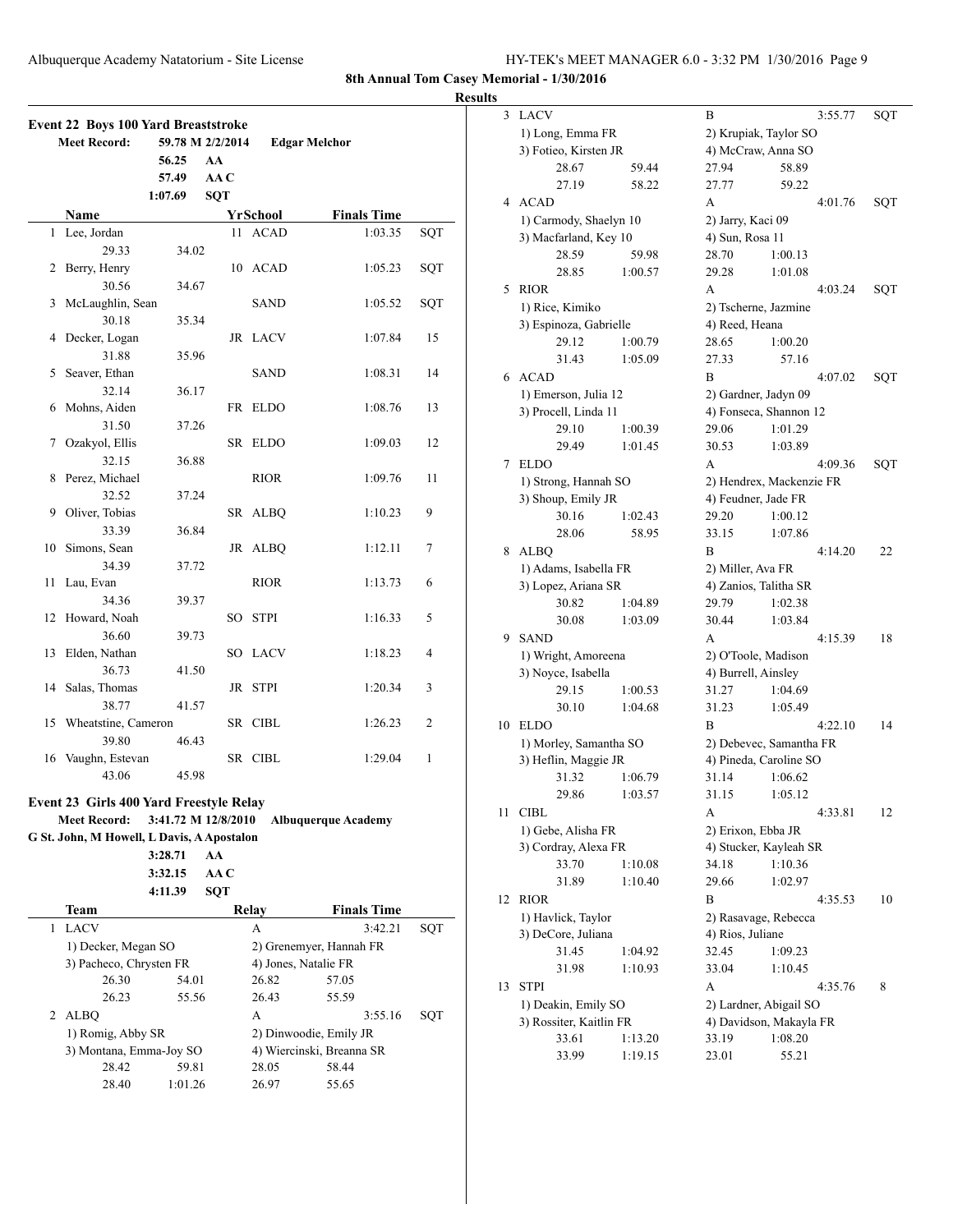**Results**

|    | (Event 23 Girls 400 Yard Freestyle Relay) |         |                  |                       |                |
|----|-------------------------------------------|---------|------------------|-----------------------|----------------|
|    | Team                                      |         | Relay            | <b>Finals Time</b>    |                |
| 14 | <b>SAND</b>                               |         | B                | 4:54.67               | 6              |
|    | 1) Garcia, Serena                         |         | 2) Lucero, Rio   |                       |                |
|    | 3) Muggins, Tyra                          |         | 4) Thomas, Lucia |                       |                |
|    | 32.35                                     | 1:09.06 | 35.55            | 1:18.85               |                |
|    | 34.98                                     | 1:14.43 | 34.17            | 1:12.33               |                |
| 15 | <b>STPI</b>                               |         | B                | 5:13.32               | 4              |
|    | 1) Mings, Meghan FR                       |         |                  | 2) Salas, Amanda SO   |                |
|    | 3) Garcia-Huff, Abigail SO                |         |                  | 4) Puentes, Jordan SO |                |
|    | 37.39                                     | 1:18.73 | 37.30            | 1:20.98               |                |
|    | 36.83                                     | 1:20.20 | 35.27            | 1:13.41               |                |
|    | 16 CIBL                                   |         | B                | 5:23.75               | $\overline{c}$ |
|    | 1) Martinez, Shelby FR                    |         |                  | 2) Balmaceda, Lize JR |                |
|    | 3) Aguilar, Gabrielle FR                  |         |                  | 4) Schafer, Aspen SR  |                |
|    | 37.43                                     | 1:22.91 | 38.07            | 1:23.99               |                |
|    | 35.58                                     | 1:15.40 | 39.24            | 1:21.45               |                |

#### **Event 24 Boys 400 Yard Freestyle Relay**

**H Gullick, B Harden, L Ellis, B Waterman**

|    |                       | 3:06.58 | AA         |                    |                          |                    |     |
|----|-----------------------|---------|------------|--------------------|--------------------------|--------------------|-----|
|    |                       | 3:09.68 | AA         |                    |                          |                    |     |
|    |                       | 3:48.49 | <b>SQT</b> |                    |                          |                    |     |
|    | Team                  |         |            | Relay              |                          | <b>Finals Time</b> |     |
| 1  | <b>ACAD</b>           |         |            | A                  |                          | 3:15.22            | SQT |
|    | 1) Kim, Anthony 12    |         |            |                    | 2) Stewart, Calvin 10    |                    |     |
|    | 3) Jahner, Sean 10    |         |            | 4) Conley, Ian 11  |                          |                    |     |
|    | 22.27                 | 46.94   |            | 23.48              | 49.39                    |                    |     |
|    | 24.31                 | 50.30   |            | 22.70              | 48.59                    |                    |     |
| 2  | <b>ALBQ</b>           |         |            | A                  |                          | 3:24.08            | SQT |
|    | 1) Holler, Pierce FR  |         |            | 2) Burton, Milo SO |                          |                    |     |
|    | 3) Oliver, Tobias SR  |         |            | 4) Slota, Evan SR  |                          |                    |     |
|    | 24.23                 | 51.31   |            | 24.51              | 51.70                    |                    |     |
|    | 24.79                 | 52.03   |            | 22.68              | 49.04                    |                    |     |
| 3  | <b>LACV</b>           |         |            | A                  |                          | 3:25.97            | SQT |
|    | 1) Eck, Matthew SO    |         |            | 2) Weeks, Ryan JR  |                          |                    |     |
|    | 3) Cuneo, Gabe SO     |         |            |                    | 4) Hoagland, Jack FR     |                    |     |
|    | 24.80                 | 52.60   |            | 24.75              | 52.88                    |                    |     |
|    | 23.69                 | 50.02   |            | 24.25              | 50.47                    |                    |     |
|    | 4 ACAD                |         |            | B                  |                          | 3:29.20            | SQT |
|    | 1) Fricke, David 11   |         |            | 2) Hsu, Ryu 12     |                          |                    |     |
|    | 3) Buttner, Jordan 11 |         |            | 4) Hand, Jake 08   |                          |                    |     |
|    | 24.91                 | 52.55   |            | 23.98              | 50.75                    |                    |     |
|    | 25.09                 | 53.14   |            | 25.08              | 52.76                    |                    |     |
| 5. | <b>LACV</b>           |         |            | B                  |                          | 3:34.61            | SQT |
|    | 1) Lucero, Joey SO    |         |            | 2) Lopez, Tyler SO |                          |                    |     |
|    | 3) Hudgens, Sam SR    |         |            | 4) Kim, Will JR    |                          |                    |     |
|    | 26.16                 | 54.45   |            | 24.80              | 52.41                    |                    |     |
|    | 25.68                 | 55.16   |            | 25.43              | 52.59                    |                    |     |
|    | 6 ALBQ                |         |            | B                  |                          | 3:36.82            | SQT |
|    | 1) Zamora, James FR   |         |            |                    | 2) Montoya, Demetrius SO |                    |     |
|    | 3) Pino, Liam SO      |         |            |                    | 4) Oliver, Henry SO      |                    |     |
|    | 25.82                 | 53.00   |            | 26.13              | 55.17                    |                    |     |
|    | 26.07                 | 54.84   |            | 26.05              | 53.81                    |                    |     |

| $\overline{\mathcal{I}}$ | SAND                   |         | A                   |                          | 3:38.25 | SQT |
|--------------------------|------------------------|---------|---------------------|--------------------------|---------|-----|
|                          | 1) Hawton, Patrick     |         | 2) Trujillo, Robbie |                          |         |     |
|                          | 3) Tsosie, Jase        |         |                     | 4) Jaramillo, Joseph     |         |     |
|                          | 23.82                  | 51.66   | 25.92               | 54.43                    |         |     |
|                          | 28.23                  | 59.07   | 24.98               | 53.09                    |         |     |
| 8                        | <b>RIOR</b>            |         | А                   |                          | 3:39.39 | SQT |
|                          | 1) Medley, Trinity     |         | 2) Perez, Michael   |                          |         |     |
|                          | 3) Perez, Adrian       |         | 4) Lau, Evan        |                          |         |     |
|                          | 24.72                  | 51.41   | 27.19               | 55.80                    |         |     |
|                          | 27.64                  | 57.39   | 25.66               | 54.79                    |         |     |
| 9                        | <b>CIBL</b>            |         | A                   |                          | 3:44.16 | SQT |
|                          | 1) Duckett, Stephen SO |         |                     | 2) Contreras, Jacob JR   |         |     |
|                          | 3) Gallegos, Aidan FR  |         | 4) Jones, Peter FR  |                          |         |     |
|                          | 25.11                  | 53.29   | 27.46               | 57.83                    |         |     |
|                          | 25.12                  | 53.27   | 27.76               | 59.77                    |         |     |
| 10                       | <b>STPI</b>            |         | A                   |                          | 3:54.66 | 12  |
|                          | 1) Atkins, Ryan JR     |         |                     | 2) DePrest, Nick SO      |         |     |
|                          | 3) Dexel, Calvin SO    |         |                     | 4) Hausner, Angelo SR    |         |     |
|                          | 28.77                  | 1:01.15 | 28.01               | 58.77                    |         |     |
|                          | 28.44                  | 59.84   | 26.56               | 54.90                    |         |     |
| 11                       | <b>ELDO</b>            |         | B                   |                          | 3:58.20 | 10  |
|                          | 1) Thibodeau, Tyler SO |         | 2) Coontz, Kris SR  |                          |         |     |
|                          | 3) Strack, Otto FR     |         |                     | 4) O'Connell, Evan FR    |         |     |
|                          | 25.93                  | 55.26   | 27.77               | 59.06                    |         |     |
|                          | 28.59                  | 1:01.51 | 30.55               | 1:02.37                  |         |     |
| 12                       | <b>STPI</b>            |         | B                   |                          | 4:07.56 | 8   |
|                          | 1) Baca, Joseph JR     |         | 2) Coe, Ryan SR     |                          |         |     |
|                          | 3) Smith, Evan JR      |         |                     | 4) Howard, Noah SO       |         |     |
|                          | 29.70                  | 1:02.54 | 28.05               | 1:02.39                  |         |     |
|                          | 29.42                  | 1:02.76 | 28.43               | 59.87                    |         |     |
| 13                       | <b>SAND</b>            |         | B                   |                          | 4:26.58 | 6   |
|                          | 1) Fortin, Aaron       |         | 2) Higgins, Jacob   |                          |         |     |
|                          | 3) Martinez, Kyle      |         | 4) Ojeda, Christian |                          |         |     |
|                          | 30.55                  | 1:02.44 | 33.10               | 1:11.76                  |         |     |
|                          | 29.49                  | 1:06.06 | 32.36               | 1:06.32                  |         |     |
|                          | <b>ELDO</b>            |         | A                   |                          | DO      | 40  |
|                          | 1) Gullick, Hank SR    |         |                     | 2) Harden, Brandon JR    |         |     |
|                          | 3) Ellis, Logan SO     |         |                     | 4) Waterman, Benjanin SO |         |     |
|                          | 23.10                  | 48.59   | 23.23               | 49.08                    |         |     |
|                          | 23.68                  | 49.77   | 21.98               | 46.03                    |         |     |

#### **Scores - Women**

|    | Women - Team Rankings - Through Event 24 |     |
|----|------------------------------------------|-----|
| 1. | Academy                                  | 443 |
|    | 2. La Cueva High School                  | 404 |
|    | 3. Albuquerque High School               | 309 |
|    | 4. Eldorado High School                  | 300 |
|    | 5. Rio Rancho High School                | 284 |
|    | 6. Sandia High School                    | 211 |
|    | 7. St Pius X                             | 168 |
| 8. | Cibola High School                       | 135 |
|    |                                          |     |

#### **Scores - Men**

| Men - Team Rankings - Through Event 24 |     |
|----------------------------------------|-----|
| 1. Academy                             | 490 |
| 2. Albuquerque High School             | 354 |